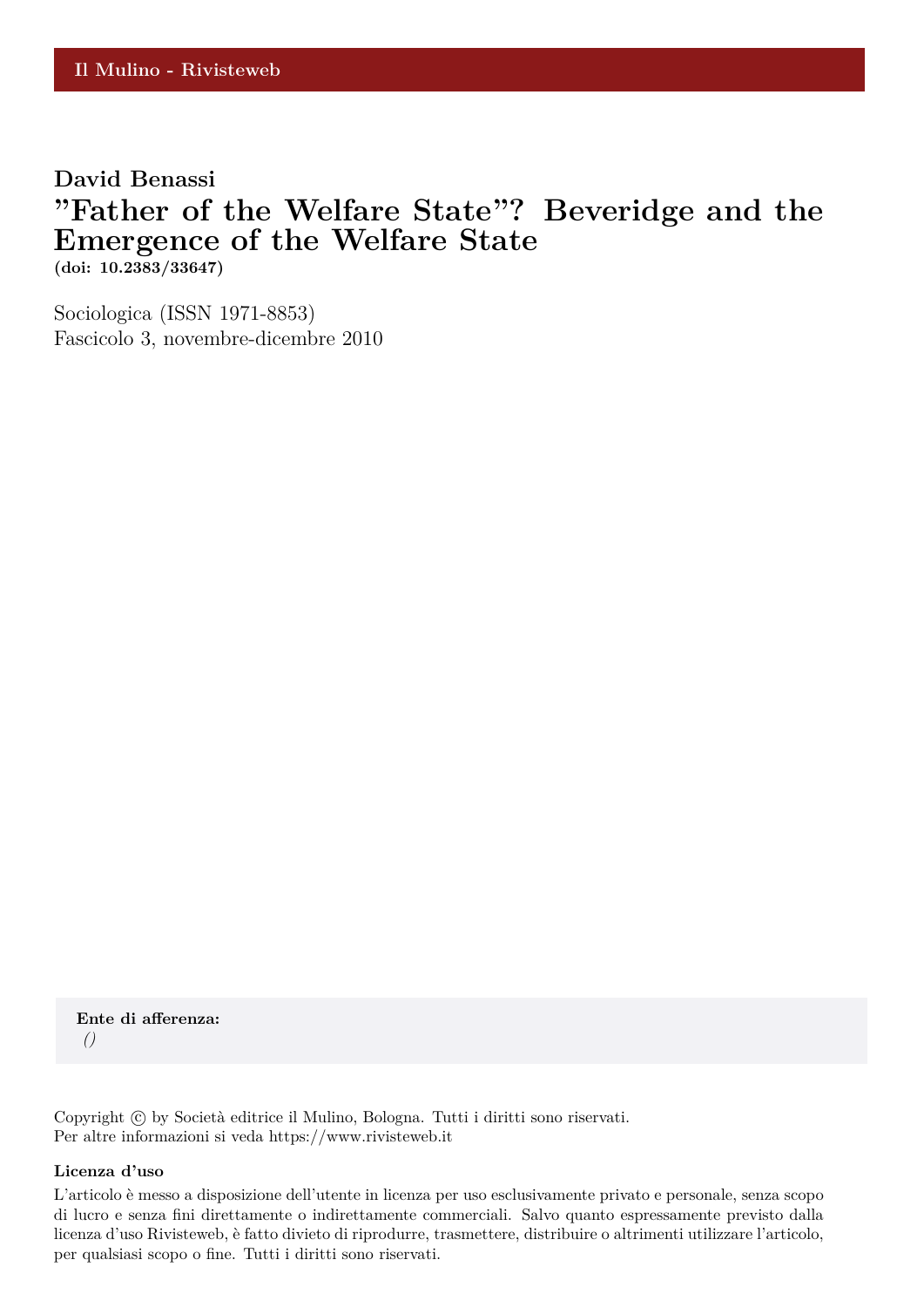Focus

# **"Father of the Welfare State"?**

# Beveridge and the Emergence of the Welfare State

## *by* David Benassi

doi: 10.2383/33647

#### **xThe Preconditions for the Beveridge Plan**

December 1942 saw the publication of *Social insurance and allied services. Report by Sir William Beveridge*, unanimously held to be a turning-point in the history of the welfare state. In this long and meticulously detailed official document, Beveridge<sup>1</sup>

1 William Beveridge was born in India in 1879 into a family of typical colonial civil servants. He went to live in Britain in 1892. An excellent student, he was admitted in 1897 to Balliol College Oxford, where he made contacts and established friendships with members of upper society that he would maintain throughout his life. In 1902, he graduated in law and began working as a subwarden at Toynbee Hall, a kind of popular university for the working class, where he stayed until 1905. This experience was very significant for the development of his interest in social issues and social policies. From 1905 to 1908, he worked as a journalist on the *Morning Post*, specialising in social and employment questions. The influence of the intellectual reformists of the time, in particular of his lifelong friends Sidney and Beatrice Webb, comes across in his articles, in which he repeatedly dealt with the theme of unemployment. He refuted the assumption underlying the dreadfully repressive policies ushered in by the nineteenth-century Poor Laws, namely that the cause of joblessness is to be found in individual 'moral vices'. According to Beveridge, unemployment is on the contrary the effect of three different mechanisms: technological innovation and decline of industrial sectors; cyclical or seasonal fluctuations in demand; and lack of communication between workers and employers. The solution he came up with, therefore, was to set up "labour exchanges" to regulate the labour market by helping supply and demand to match.

The ideas he developed in his journalistic work drew the attention of the Royal Commission on the Poor Laws, set up for the precise purpose of reforming poor relief that hinged on the principles of the 1834 Poor Law. The reports he submitted to the Commission were so impressive that they opened the way for him to join the Board of Trade headed by Winston Churchill in 1908. He was given the job of formulating a national scheme of Labour Exchanges, which actually came into effect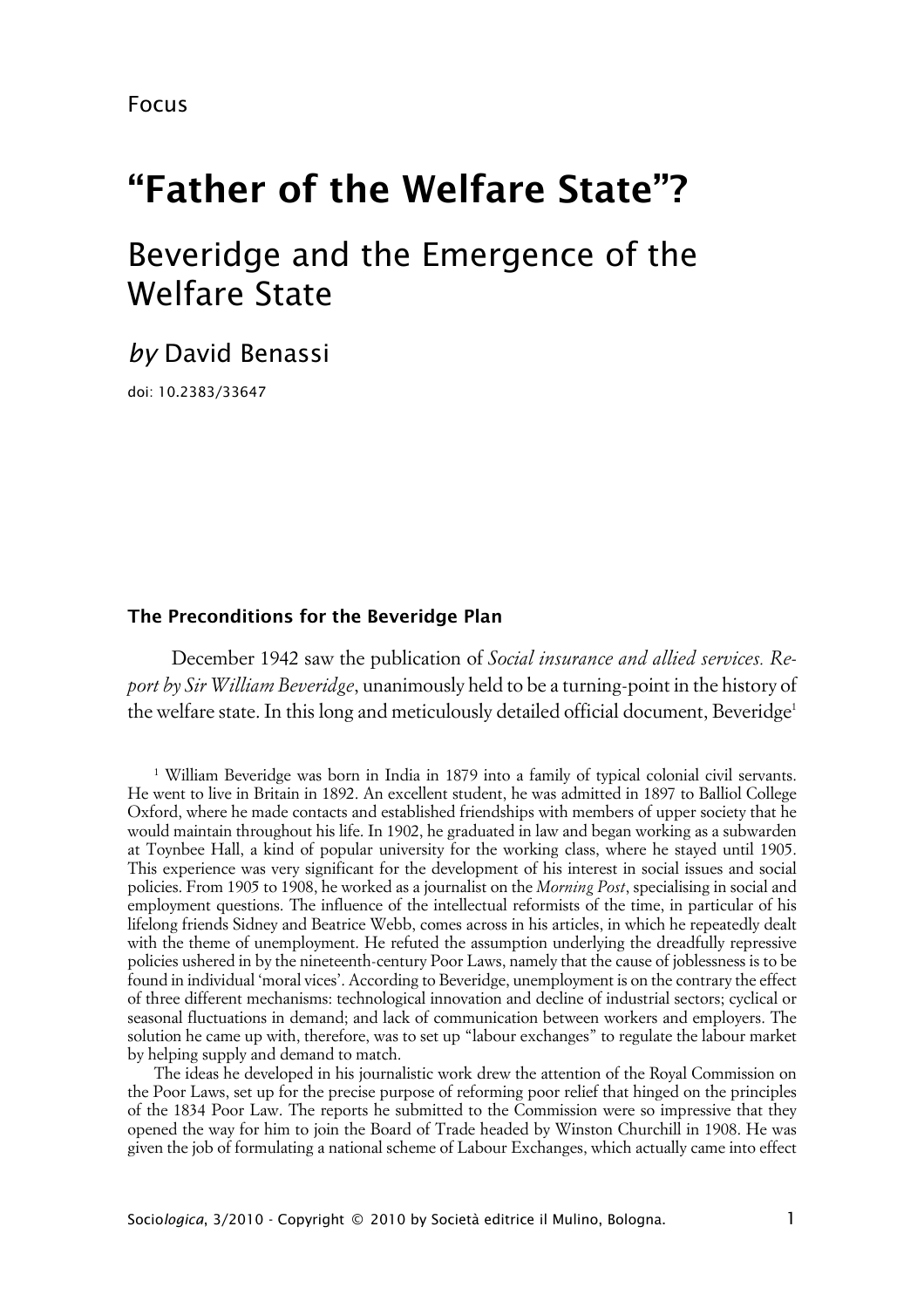formulated a set of propositions relating to social policy that would exert enormous influence on legislation in Britain and in the rest of Europe. The Report issued from the work of a Commission set up by the government to examine the fragmentation of social assistance policies, which according to all observers at the time undermined their equity and efficiency. The system of social security in Britain was fragmented

in 1909 with Beveridge as its director. In the same period, he also participated in drawing up the fundamental National Insurance Act of 1911, the first scheme in the world for insurance against unemployment. On the outbreak of the first world war, he first worked at the Ministry of Munitions and then at the Ministry of Food, rising to the top ranks of the British civil service. He concluded this career in 1919 as Permanent Secretary to the Minister with a wealth of experience and belief in the administrative capacity of the state, which would subsequently be of fundamental importance in the drawing up of the 1942 Report.

In 1919 he was appointed director of the London School of Economics, where he would stay until 1937 when the school had by then become the most important centre for research into social and economic questions (Just to give an idea of the standing of those brought in by Beveridge to teach there, we will mention Dalton, Robbins and Hayek in economics, Hobhouse in sociology, Malinowski and Firth in anthropology, and Tawney in economic histor). In 1937, he was elected Master of University College at Oxford University, one of the oldest and most prestigious colleges in Great Britain. Despite being very much taken up with administrative matters in the twenty years between the two wars, he did not abandon academic work and reflection on social problems. In particular, his intellectual commitment went in the direction of promoting a system of family allowances and defending the principle of insurance in policies for social protection. He found himself having to stand up for these ideas, especially the insurance principle, in the difficult period of the 1920s and most of all following the financial disaster of 1929 and the long depression through the 1930s.

At the outbreak of the Second world war, Beveridge expected in vain to be appointed to a top-level post in the civil service. In mid-1941 he was made chairman of an interministerial commission of enquiry into social insurance. The work of the Commission ended up more and more under the spotlight of the press and gave rise to great expectations among citizens hard hit by the war. The Government itself used their work for propaganda purposes. Beveridge was very adept at exploiting this attention and when, in December 1942, the report came out it was a real media event of that time selling many thousands of copies, also in the USA. Notwithstanding the success of the report, he was not actively involved in the political process of designing the new system of social protection. He dedicated himself to a research project on full employment, one of the preconditions for the model proposed in the 1942 Report to work. The project would be published in 1944 under the title *Full Employment in a Free Society*.

After a brief experience in Parliament in the ranks of the Liberal Party, in 1946 Beveridge was raised to the peerage as Baron and became leader of the Liberals in the House of Lords, where he took an active part in debates on the measures for constructing the new welfare state in Britain. Although he was never consulted by the then government, the influence of the model he had designed would be tangible. At the end of that year, he accepted the proposal of the National Deposit Friendly Society to make a study of the future for "voluntary mutual aid," embodied in the longstanding British tradition of the friendly societies. 1948 saw the publication of *Voluntary Action: A Report on Methods of Social Advance*, intended by Beveridge to be the final part of a trilogy including *Social Insurance* and *Full Employment*. During the 1950s, though he was still a widely-known figure and continued to be active in public life as a commentator and analyst of society, his capacity to make an impact on political decisions and change in British society diminished. He died aged 84 at his home in Oxford on 16 March 1963.

The most authoritative source for the life and work of Beveridge is Harris [1997], which also includes matters relating to the work of the Commission and the drawing up of the Report [*ibidem*, Chapter 16]. Other information can be found in Ashford [1986]; Abel-Smith [1994]; Lowe [1993]; Lowe [1994]; Timmins [1995].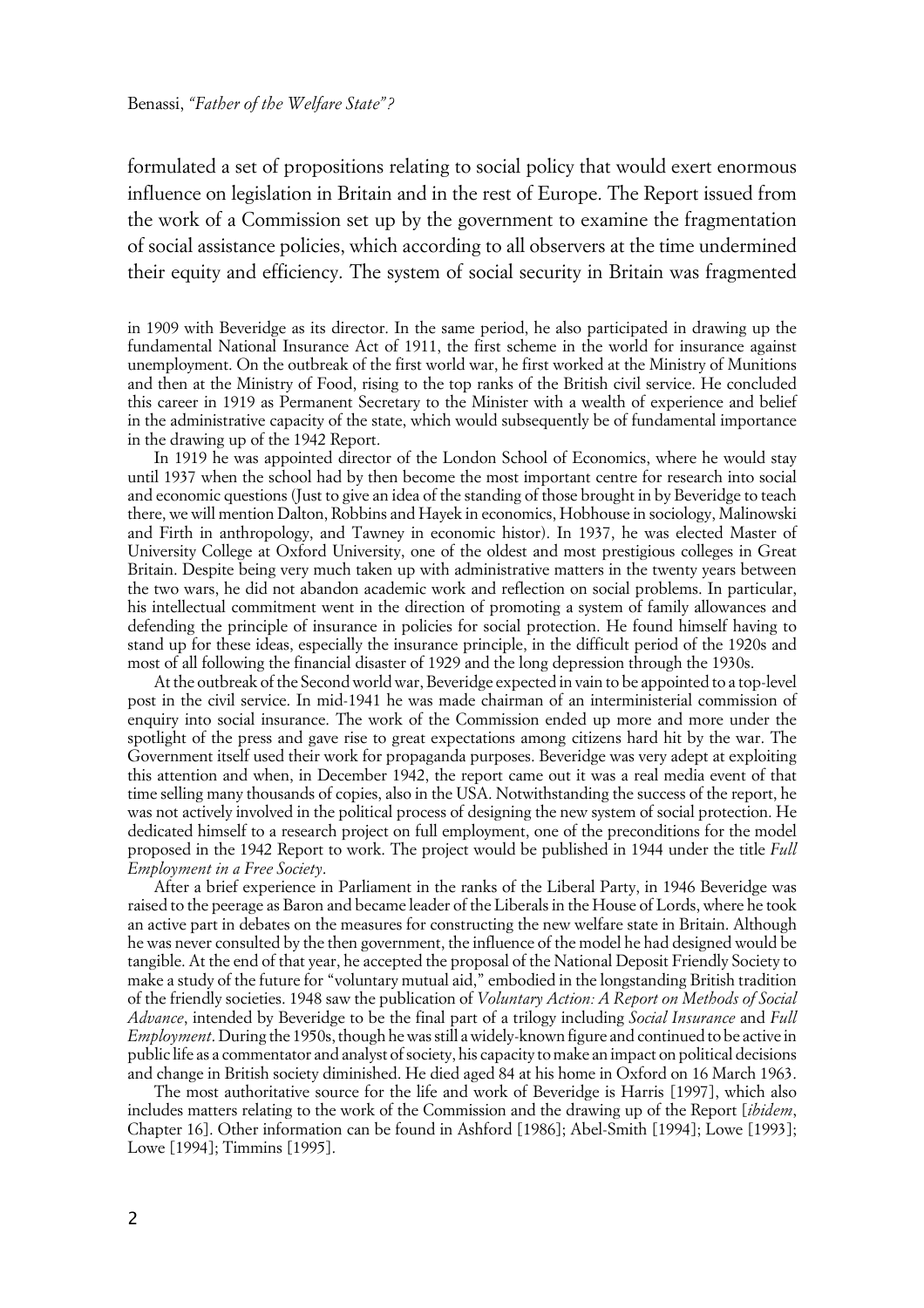in its measures and the categories of beneficiaries, in the provision procedures and also as regards administration. This setup gave rise to a great deal of inefficiency and unfairness to the detriment of children and the elderly in particular. Above all, the system of *approved societies*, private bodies authorized to handle insurance matters for enterprises and workers, led to wide discrepancies in insurance cover and, consequently, in assistance when health services were needed. It was the Government's intention that the Commission should simply investigate the existing system and propose ways to adapt it to the new needs of the population. The time was, however, ripe for a much more radical political approach, and Beveridge seized the opportunity. The general public became immediately interested, also as a result of the hardships suffered during the war and the hope for a better future. The Government therefore decided to turn a lacklustre commission of bureaucrats into an instrument of propaganda. Publication of the report in December 1942 was mentioned on the front pages of the newspapers and about 600,000 copies were sold [Timmins 1995, 23].

What was proposed in the report was made possible by the intellectual climate of the time; for some decades, new ideas had been emerging about collective responsibility for individual welfare.<sup>2</sup> Two factors, however, took on particular importance: the new blueprint for economic policy devised by J. M. Keynes and the Second world war. They favoured extending the role of the state in the social and economic spheres in the direction of the regulatory model that from the 1940s on would be called "welfare state." Beveridge's scheme in fact entailed a fundamental change in the state's role and in the relations between state and citizens. As T. H. Marshall [1950] saw it,<sup>3</sup> a gradual widening of the domain of citizens' rights from the civil to the political and social spheres meant a concurrent increase in public responsibility and, hence, in the size of the state and its regulation of social and economic processes. Poverty and the lack of socio-economic security were no longer simply put down to individual failure or moral vice, as in the punitive Nineteenth-century poor laws, but considered to be a mainly involuntary condition brought about by the workings of an unregulated market. It was precisely in Britain that from the late Nineteenth century – above all after the First world war – that a new approach to economic regulation, social security and fighting poverty took root thanks to the work of a number of academics and reformers. It is not possible here to go into the contributions made by these intellectuals, who included Sidney and Beatrice Webb, A. C. Pigou, J. M. Keynes, T. H. Marshall, J. Rowntree, C. Booth and, of course, K. Polanyi. In general, they

<sup>2</sup> For a more detailed look at the historical and intellectual preconditions for the Beveridge Report, see Benassi [2010] and the literature mentioned therein.

<sup>&</sup>lt;sup>3</sup> T. H. Marshall and W. Beveridge were colleagues at LSE.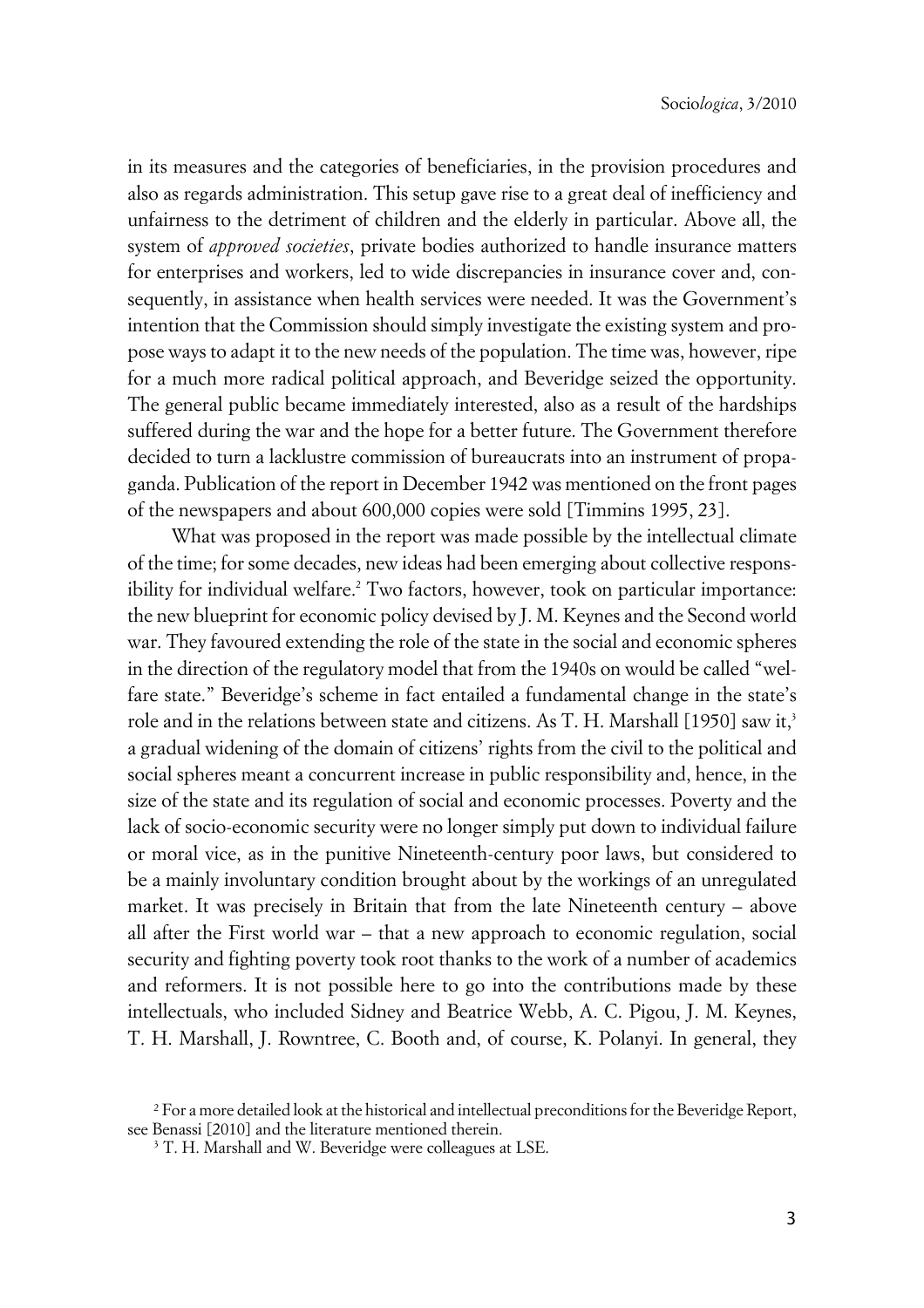all noted the existence of a vast part of the population condemned to wretched conditions of life and insisted on the importance of introducing ways of regulating the market economy to offset the undesirable consequences which were its systematic and structural offshoot.

The worldwide crisis unleashed by the 1929 crash stimulated further reflection in this respect and of great importance was the impact of the new conception of the economy shaped by J. M. Keynes.<sup>4</sup> The new approach to economic policy, systematised in his *General Theory of Employment, Interest, and Money* [Keynes 1936], assigned to the state the decisive role of intervening during an economic crisis on the basis that the predominant variable in economic growth was demand and not supply, as the neo-classical school claimed. Contrary to what the latter theorized, namely that the market economy spontaneously tends towards a state of equilibrium with full employment, Keynes believed that where there is unemployment and underused productive capacity, it is essential to boost aggregate demand through public spending so as to avoid a state of equilibrium with unemployment. From this new perspective, not only is the state fully justified on 'scientific' grounds to intervene in the economy to correct imbalances, but it even has an ethical duty to do so in order to sustain the standard of living of the less able or less fortunate.

The Keynesian approach was fundamental in legitimising the extension of public intervention to foster citizens' welfare. Those impediments had to be removed that prevented some individuals from taking part in the great process of economic growth, with an emphasis on ensuring full employment at times of crisis: everyone should be in a condition to earn enough to fuel consumption and, as a consequence, economic growth.

The other circumstance encouraging the formulation of Beveridge's plan, the second world war, provided a testing ground for and essential demonstration of the Keynesian model's validity. The conduct of the war effort had consolidated trust in an elite of politicians and civil servants with the ability to plan and govern complex socio-economic dynamics. It thus became possible to devise and implement a global plan to transform society for the purpose of providing social assistance "from cradle to grave." This answered the reservations as to the incompatibility of planning and state intervention with freedom, democracy and economic growth expressed by Beveridge, who belonged politically and culturally to the liberal tradition. In short, an elite of enlightened bureaucrats would be able to draw up blueprints for transforming society without impairing freedom and individual initiative. Nonetheless,

<sup>4</sup> There is of course a vast literature on J. M. Keynes; a very good general introduction is Minsky [2008].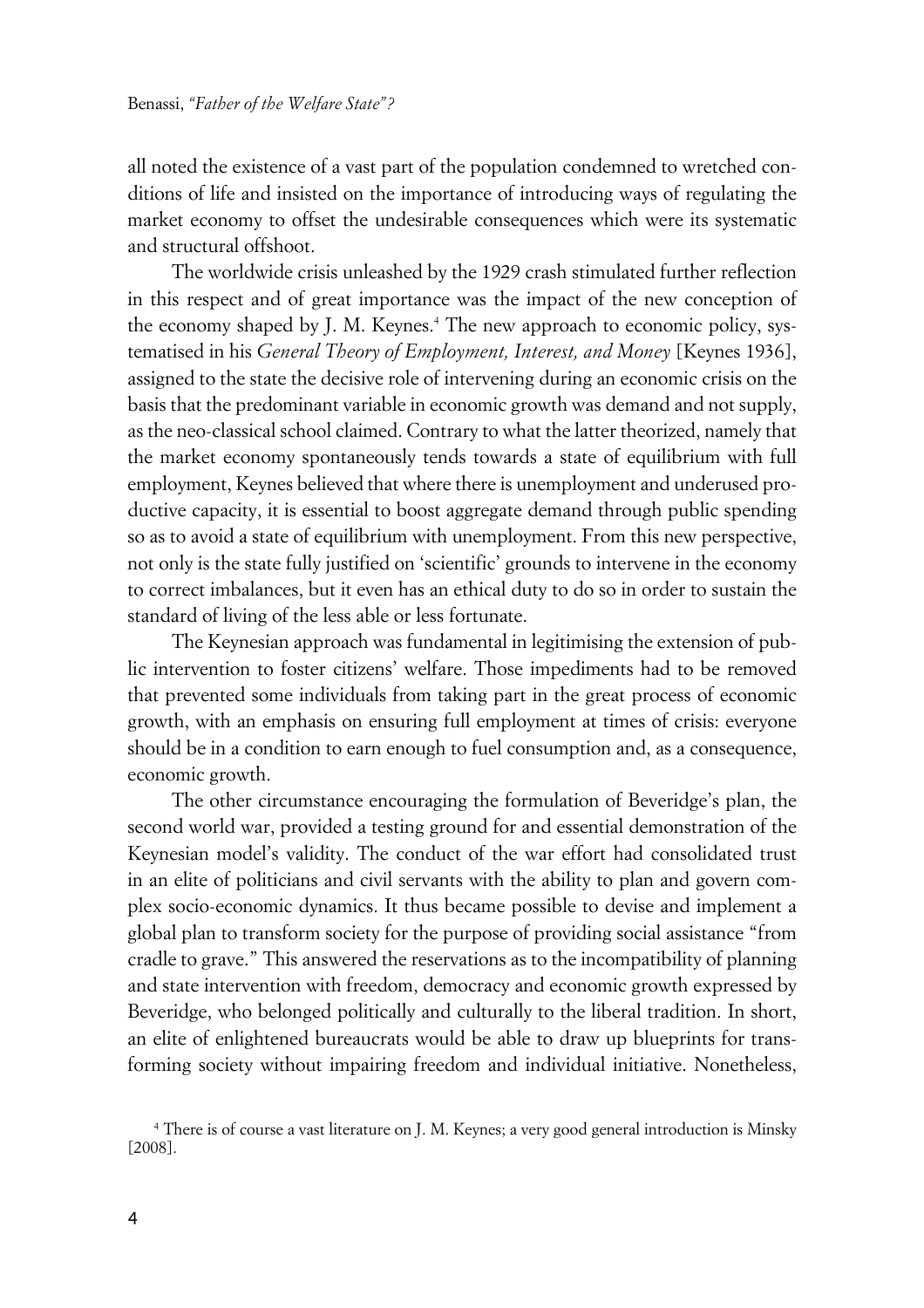this was to remain one of the more ambiguous sides to Beveridge's thinking since, throughout his life, there was a constant tension between the ethical and economic superiority of liberal individualism and the need to coordinate the efforts of individuals to achieve common ends. This does not detract from the fact that the ideology behind the Beveridge Report was shaped in a liberal mould, as shown by the central importance attached to the principle of "less eligibility" of Nineteenth-century origin: the state must ensure only the minimum acceptable conditions of life while everything over and above these has to be produced by individual ability and hard work.

The war was a key event in the development of the welfare state also in a more indirect way in that it helped to weaken the rigid social hierarchy that had characterized British life until then, thus giving hope that a more just and egalitarian society could be forged. When war broke out, people were evacuated from the cities to the countryside to be safe from the German bombings, which led to a (temporary) breaking down of social barriers.<sup>5</sup> Rationing also had a big effect in terms of reducing social differences through a greater frugality in consumption. From this angle, therefore, the war prompted people from different social classes to talk to and get to know one another, spurred on by war propaganda aimed at national cohesion indispensable for defeating the enemy. This, then, aroused great expectations of change and renewal in British society with a move towards greater equality and state responsibility for the welfare of its citizens whatever their social origin.<sup>6</sup>

#### **xThe Beveridge Plan**

In Beveridge's 1942 report, the proposed system of social assistance sets as its goal the elimination of poverty: "The Plan for Social Security (…) takes abolition of want after this war as its aim. It includes as its main method compulsory social insurance, with national assistance and voluntary insurance as subsidiary methods. It assumes allowances for dependent children, as part of its background. The plan assumes also establishment of comprehensive health and rehabilitation services and maintenance of employment, that is to say avoidance of mass unemployment, as necessary conditions of success in social insurance" [Beveridge 1942, §14]. Thus, the overriding objective was to "abolish want," which according to the studies by Rown-

<sup>&</sup>lt;sup>5</sup> "In air-raid shelters (...) class barriers could no longer be sustained. 'It is quite common now,' Lord Marley was reported as saying in 1941, 'to see Englishmen speaking to each other in public, although they have never been formally introduced'" [Addison, quoted in Timmins 1995, 32].

<sup>6</sup> This effect of the war on the expectation of change in an egalitarian direction is underlined by others, for example Titmuss [1963].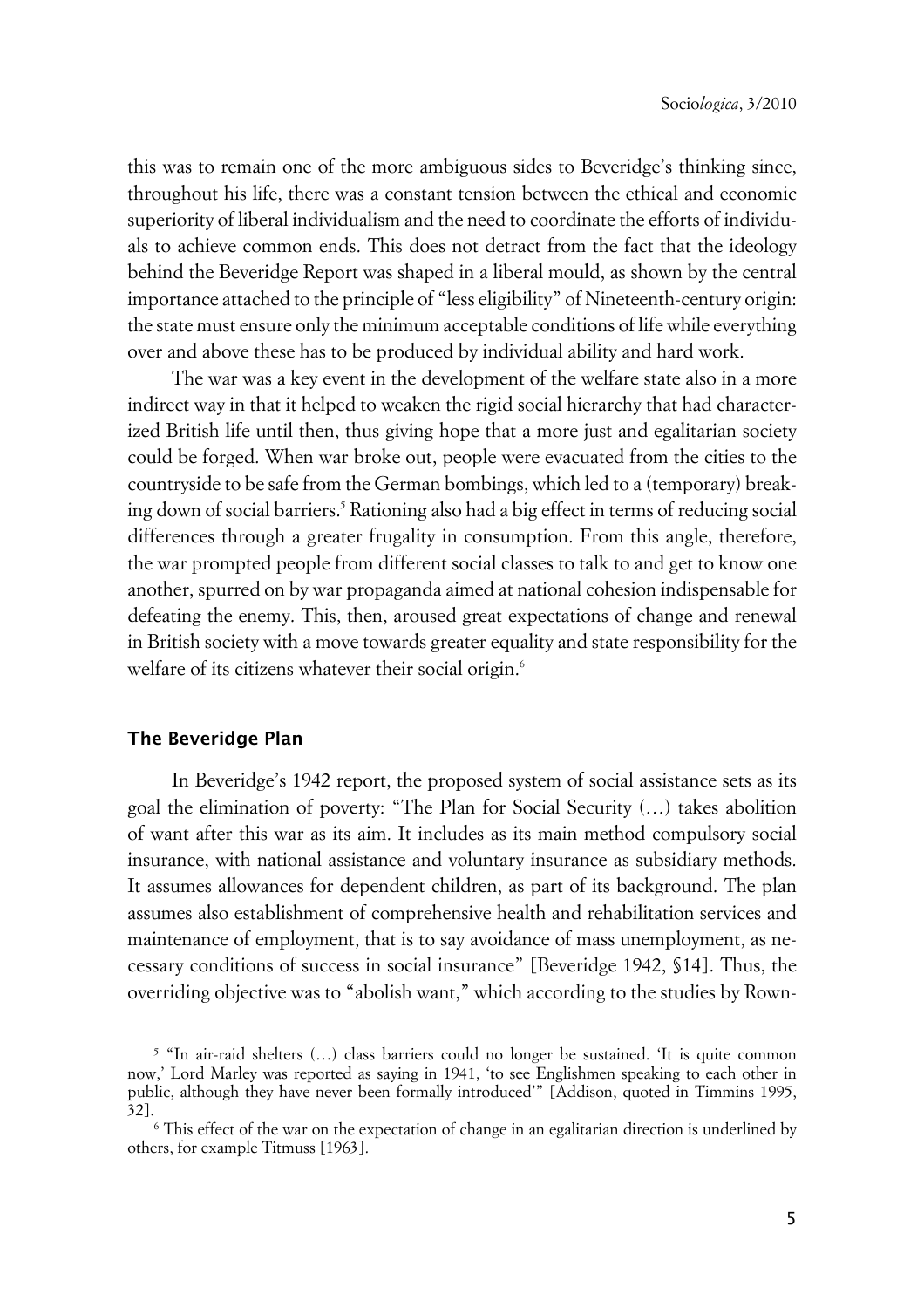tree and others was dictated by job loss and, in the second place, by inadequate income to meet a family's needs. So the solution found was to have a system of generalised social insurance guaranteeing some income in those periods of no work, whatever the cause (unemployment, old age, illness, injury at work, invalidity, etc.). It was equally important, however, to make sure that a worker's income was sufficient to satisfy the needs of the family so that it did not find itself in a chronic state of want, all the more the case when the family head was out of work. This could not be achieved through the system of wages as they are necessarily related to a worker's productivity and not to the specific needs of his household. What Beveridge did was to make his own an idea that had been around since the 1920s, which was to introduce a universal system of family allowance financed through taxation rather than specific contributions [Macnicol 1980].

These two measures (social insurance and family allowance) could only be sustainable and work effectively if two other pivots of the complex institutional mechanism were put in place. Firstly, policies to achieve full employment needed to be adopted so that unemployment would be a short-term transitory condition and workers would not have to rely on welfare for very long. Secondly, a national health service had to be built to provide universal treatment free of charge to enable the sick and injured to regain their capacity to work.

The fundamental principle on which the system of welfare put forward by Beveridge rests is *universalism*. All citizens, and not only certain particular groups singled out at particular times, have the right to a guaranteed income to offset some basic social risks (invalidity, old age, unemployment, illness, maternity). Furthermore, the system is also universal because everyone is called upon to make an equal contribution to funding the system and not according to a progressive scale defined by an individual or family's economic condition. In other words, Beveridge sketched out a system of social protection where a minimum level of welfare is provided as a right to all citizens regardless of any particular characteristics or qualities, but one to which everybody has to contribute equally. It was essential in this scheme, according to Beveridge, that its universalism should not end up by weakening individual sense of responsibility. The system had to be constructed in such a way as to avoid producing distortions in incentives that could lessen an individual's commitment to procuring the resources he needs: "social insurance should aim at guaranteeing the minimum income needed for subsistence" [Beveridge 1942, §27] and no more than that. The aim was precisely to ensure that the state of being unemployed/inactive did not become more appealing than being in work; this was the well-known principle of "less eligibility." It was very clear to Beveridge that the financial sustainability of the new welfare state, but also its social and political legitimacy, could only be secured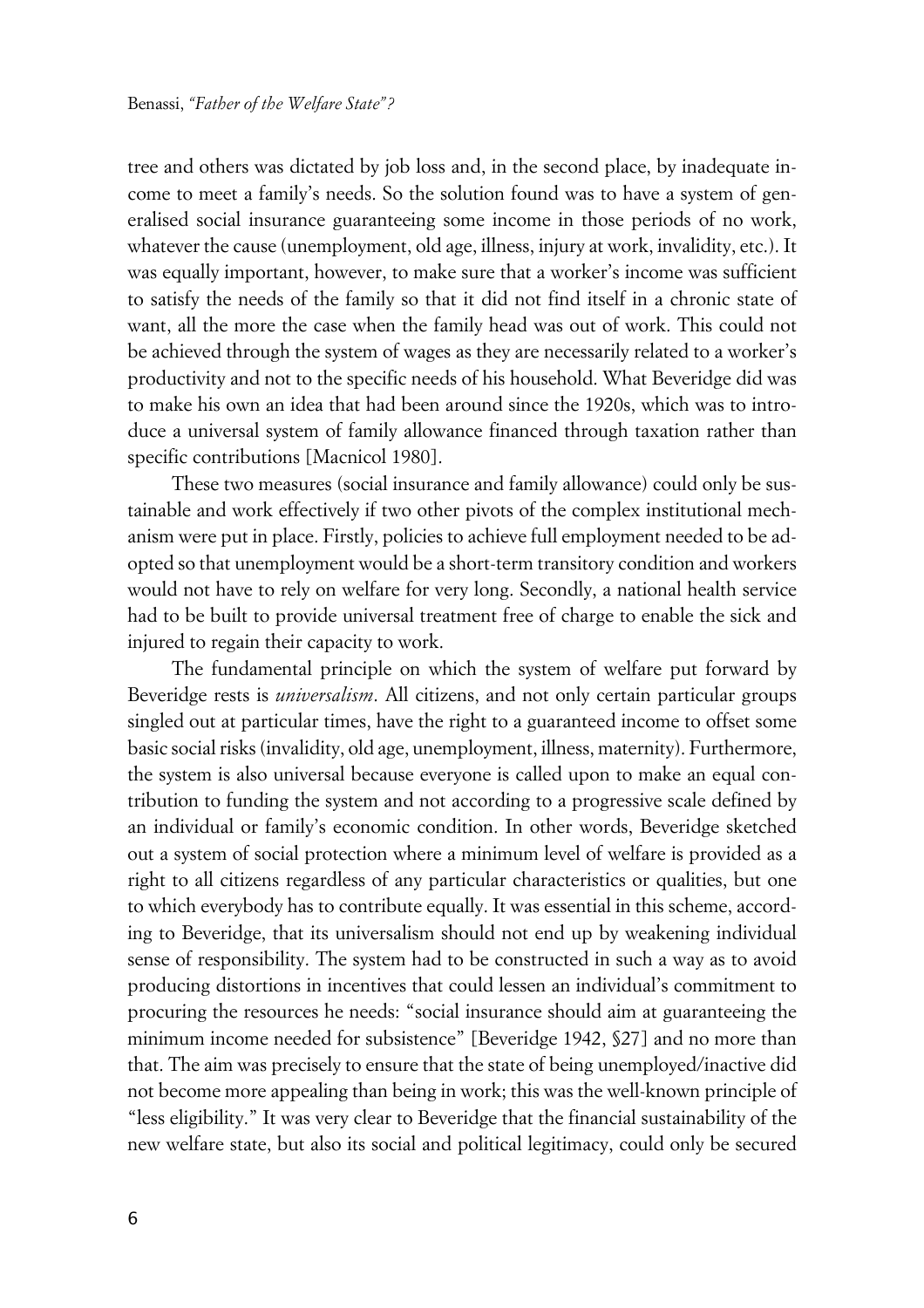if being a welfare recipient were no more than a temporary condition. That is to say, there should be no loopholes in the institutional and political setup that could make it more advantageous to depend on the state than on paid employment. The state's role is to guarantee subsistence to workers and their families and not to support their standard of living during loss of income due to unemployment, sickness or other factors. It is this different purpose attributed to welfare policies that marks the point at which the Beveridge model totally diverges from that of Bismarck, in which the very aim of social insurance is to maintain a recipient's socio-economic status [see, for example, Ferrera 1993; Bonoli 1997].

Beveridge thus rejected the principle of a progressive contribution according to income levels both because a state-guaranteed minimum income has to be limited to an undifferentiated level of subsistence and so that the individual propensity to save is not discouraged. Consequently, there would be no difference in provision of assistance on the basis of specific needs and the amount of contributions paid, as was the case in the welfare systems in the Bismarckian mould. One of the implications of the Beveridge conception of how welfare policies should work is that the instrument of means testing has to be abandoned altogether since this scrutinizing of how much money those requesting welfare services possess could trigger the "poverty trap": in order to benefit from welfare services one has to demonstrate that one is poor with the result that the same device used to verify income ends up reproducing poverty and making it chronic.<sup>7</sup> In this scheme, then, social assistance – based on the provision of services being dependent on the recipient's economic situation – has to be reduced to a minimum also because, if compulsory insurance applies to everyone, the area of uninsured social risk is markedly reduced. The result is that only those who are unable to comply with compulsory insurance or meet the conditions connected with insurance provisions will be dependent on social assistance.

Beveridge, therefore, brought to their final consequences the principles of universalism, simplification and homogeneity in state intervention in favour of citizens' welfare: everyone pays the same amount $^{\mathrm{s}}$  in contributions to insure themselves against temporary (unemployment or illness) or permanent (invalidity, old age) loss of income; everyone receives the same benefit to cover those cases insured against with

<sup>7</sup> Beveridge's hostility towards the means-test method, despite its well-founded theoretical and economic basis, derives also from the system of workhouses in Britain in the second half of the nineteenth century. This system had produced terrible effects in terms of stigmatisation, chronic poverty, dependency and loss of initiative among inmates. See, for example, Piven and Cloward [1993, chap. 1]; Lis and Soly [1979, chapter 5].

<sup>8</sup> He proposed four shillings and three pence a week (equivalent to about 24 pounds in 2009; see<www.measuringworth.com>).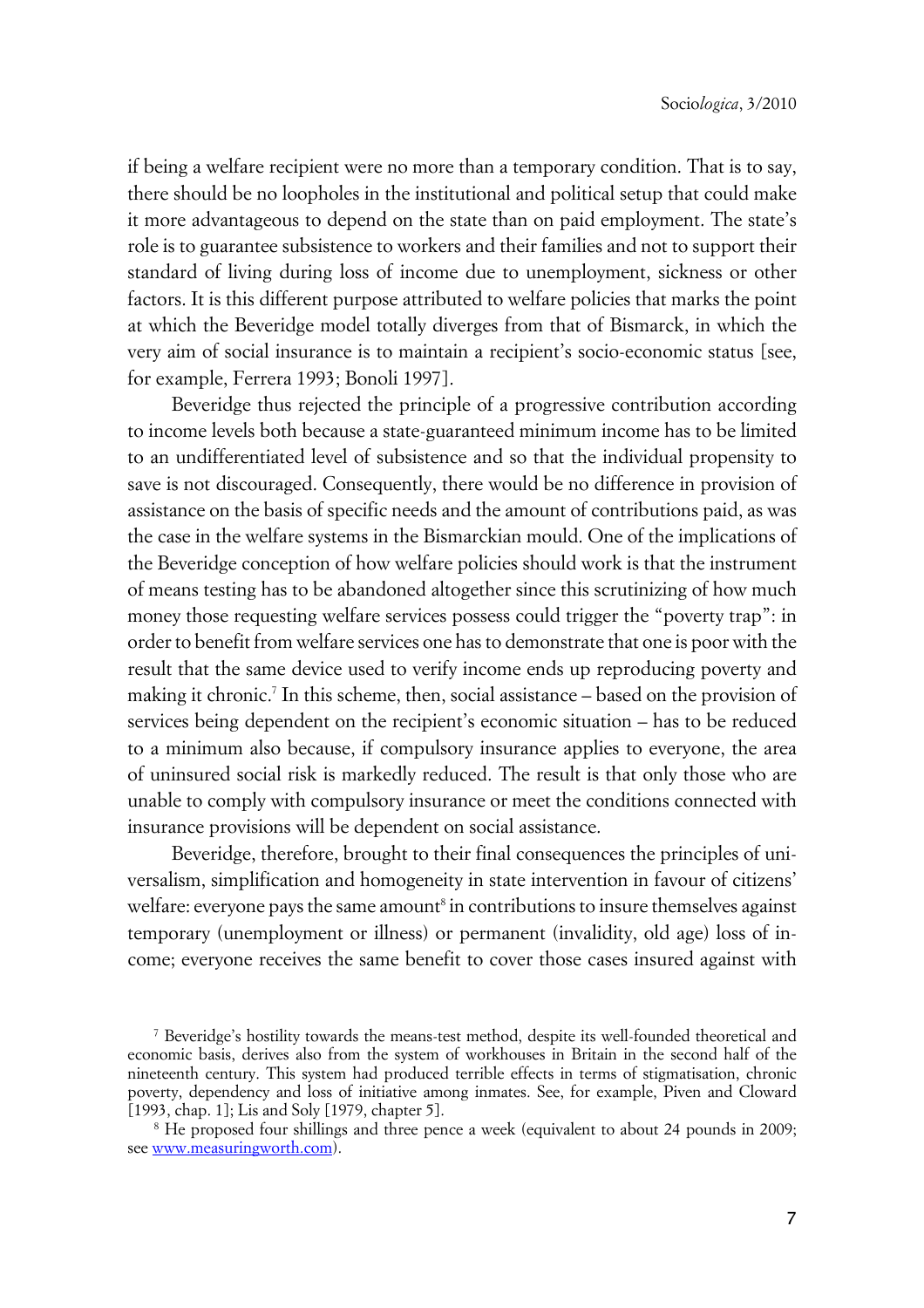no adjustment for family size;<sup>9</sup> the state allocates almost exclusively monetary contributions, used to buy goods and services needed for day-to-day existence, while the direct provision of welfare services is greatly reduced.<sup>10</sup> From the institutional standpoint, the fragmentation of duties and separate departments would be replaced by a Ministry for Social Security, with local departments being directly responsible for the administration of all social insurance and assistance.

This simple scheme, however, comes up against the problems of applying it to a complex reality. While the employee is the figure for reference in the insurance scheme, there are other subjects with different characteristics that also need to be considered. Beveridge therefore divides the "British people" into six main categories 1) employees; 2) other workers; 3) married housewives; 4) others of working age but inactive (students, unmarried women, the wealthy; 5) the young under 16; and 6) the elderly over 60 (women) or 65 (men). The existence of categories in varying social and employment conditions, which meant they differ in their ability to meet social insurance obligations, forced Beveridge to make his scheme, based on the matching of services to contributions, $11$  more complex. So, those in categories V (minors) and VI (the elderly) are exempt from compulsory contributions and instead are given child benefit or a pension. Beveridge makes a detailed list of the "eight primary causes of need" [Beveridge 1942, §311], sufficiently uniform and general to be included in the compulsory insurance system and the target of specific welfare services: 1) unemployment; 2) invalidity; 3) loss of means of subsistence; 4) old age; 5) women's needs arising from marriage (marriage, maternity, husband's loss of work, widowhood, separation, inability to carry out household chores);<sup>12</sup> 6) funeral expenses; 7) childhood; 8) illness. Employees are provided with protection against loss of income due to unemployment, invalidity or any other factor, whereas other workers (II) are excluded from protection against loss of employment. Housewives, on the other hand, do not run the risk of loss of income as a result of unemployment but, Beveridge points out, they have other needs connected with marriage. As a rule, category IV comprises temporary situations.<sup>13</sup>

<sup>9</sup> The amount is reduced only where the wife is in work.

<sup>&</sup>lt;sup>10</sup> Excluding of course the health system. For some observations on the role of private actors in the NHS, in particular regarding insurance, see Timmins [1995]; Lowe [1993]; Glennerster [2007].

<sup>&</sup>lt;sup>11</sup> Excepting health care and funeral expenses that are the same for everyone.

 $12$  These are needs relating to risks specifically affecting women and to those specifically connected with the husband's inability to provide for the family's needs. It is quite clear here that Beveridge has a traditional view of the role of women in the family and in society.

<sup>&</sup>lt;sup>13</sup> Beveridge also indicates the amounts of benefit to be provided: 40 shillings a week (230 pounds in 2009), reduced to 24 shillings when the wife is in work, in the case of unemployment, or during old age; and 8 shillings family allowance for each child from the second.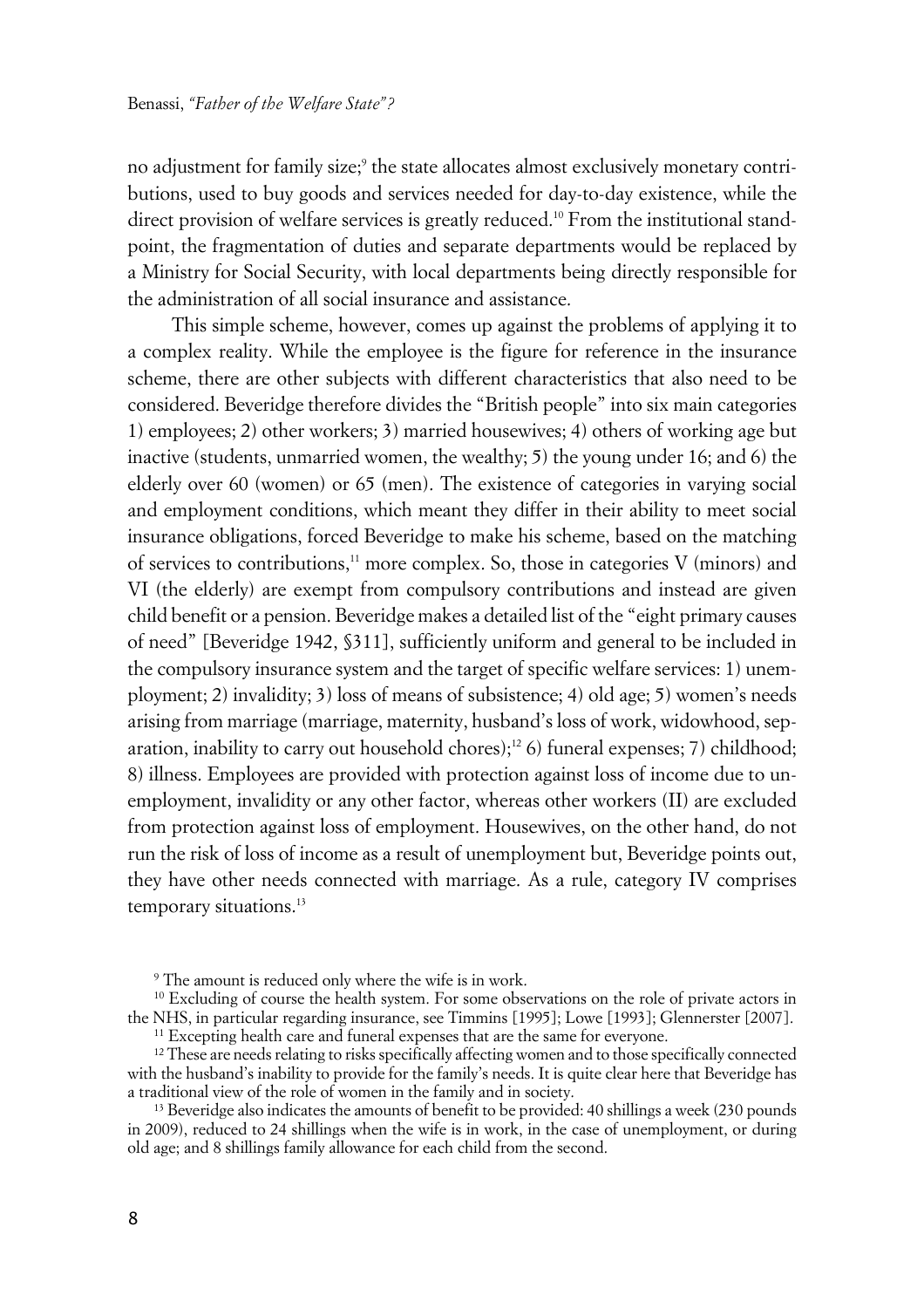#### **xThe Impact of the Beveridge Plan on Welfare Legislation**

What was the impact of the Beveridge report on the construction of the British system of social protection after the second world war? Beveridge is often seen as the "father of the welfare state"14 either due to the impact of his ideas on a wider public, also in other countries, interested in matters relating to citizens' welfare and social security, or because the laws passed immediately following the end of the war were clearly and explicitly inspired by the Report [Hill 1990, 31; Abel-Smith 1994, 20-21].15 A more detailed analysis of the development of the British welfare state, however, shows that many of the elements in Beveridge's scheme were not implemented or were abandoned over time [Lowe 1994; Glennerster 2007, 20-43]. Moreover, it has been argued by some that the model proposed by Beveridge contained a series of incongruities that made a routine implementation impossible. Let us now try to analyse the evolution of the postwar welfare system in Britain, the extent to which it matches the Beveridge scheme and, lastly, the model's concrete feasibility.

As is well known, Churchill, who had lead the government of national unity to victory over Nazi Germany, was defeated at the general election in 1945 and replaced as prime minister by Clement Attlee at the head of a Labour majority in Parliament. It was this new political leadership that in the space of a few years shaped the structure of the new system of social protection. Several new laws were passed in various fields as, apart from welfare in the narrow sense, the government intervened in the education system, reconstruction, housing, the health service, the condition of children, the labour market and so on.<sup>16</sup> In the three-year period 1945-1948, the framework of the new British welfare state was erected, on which Beveridge's principles had a marked impact. The most important measures were the Family Allowances Act of 1945, the National Insurance Act of 1946, the National Health Act of 1946 and the National Assistance Act of 1948.

Advocated by Beveridge since the 1930s, the introduction of family allowances was aimed at eradicating child poverty. It provided for a sum of five shillings a week<sup>17</sup> for each child after the first (up to the age of 16, or 18 if still in education) to be

<sup>14</sup> In his indispensable biography, Harris [1997] entitles the last chapter "Father of the welfare state?" as a pointer to the disputed reading by historians of Beveridge's impact on social legislation. Incidentally, Beveridge did not like the term "welfare state" preferring instead "*social service state*." In his view, the latter emphasized more the commitment required to citizens in creating public welfare, not solely the responsibility of the state.

<sup>&</sup>lt;sup>15</sup> Despite the strong opposition to the process of policy-making inside the Government, in particular from the Treasury [Ashford 1986, 270-273].

<sup>16</sup> For a review, see Timmins 1995; Glennerster 2007.

<sup>&</sup>lt;sup>17</sup> Equal to 25 pounds in 2008 [\(www.measuringworth.com](www.measuringworth.com)).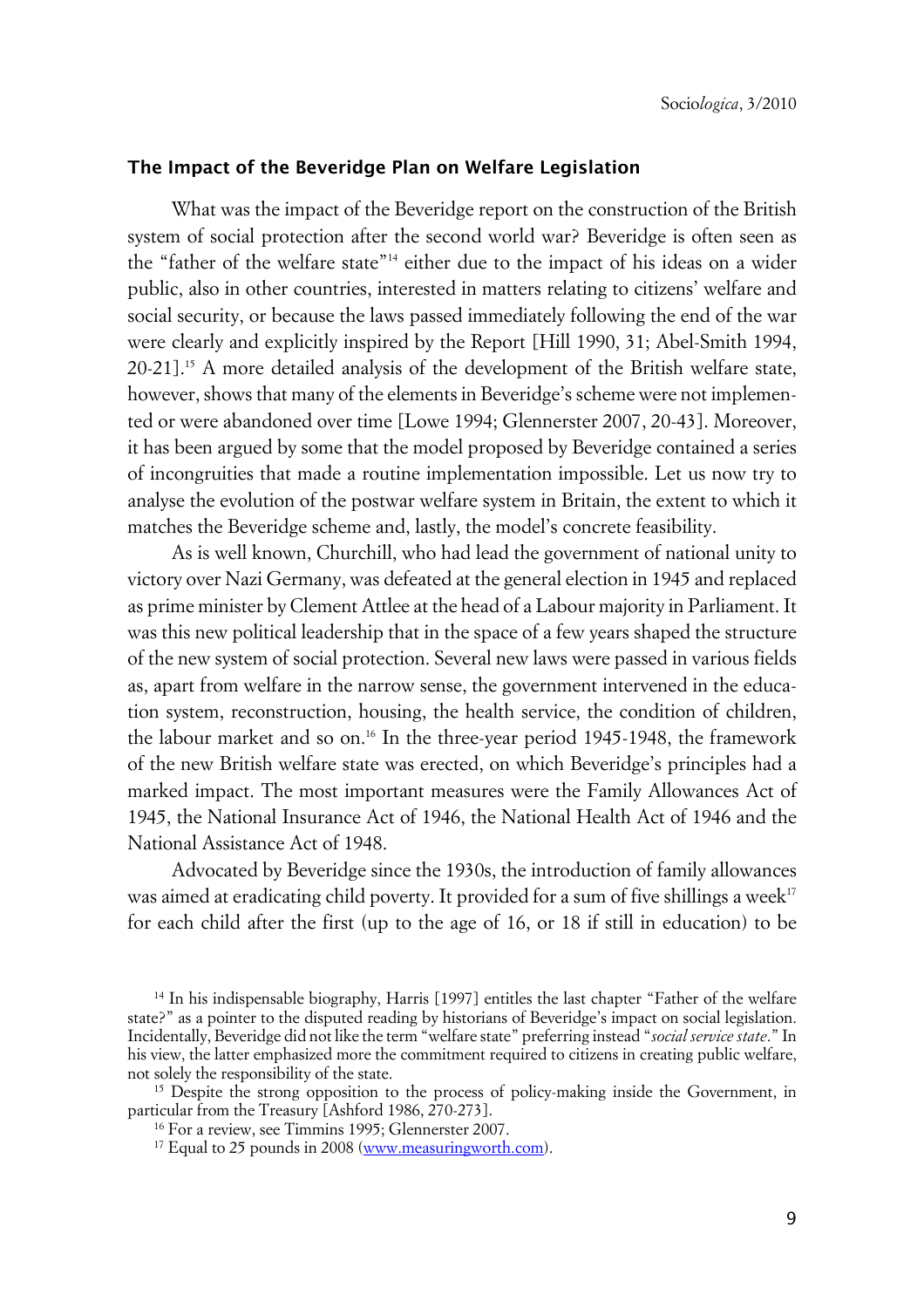given to the mother with no means test and paid for out of general taxation [Mcnicol 1980]. Although it was a small amount – Beveridge had suggested eight shillings – this measure was highly innovative in terms both of its goal of fighting child poverty by automatically supporting family income and of its institutional architecture by encompassing universally all families with two or more offspring and excluding means testing. In short, this first family allowance scheme introduced the principle that the reproduction of the family is of benefit to the entire community and should, therefore, be encouraged and supported through public policies whose cost are to be borne also by those with no children.<sup>18</sup>

The National Insurance Act of 1946 is one of the most important measures in the history of welfare in Great Britain and could be viewed as that which most fully embodies the model proposed by Beveridge.<sup>19</sup> It brought in a unified compulsory insurance scheme covering the risk of unemployment, sickness, maternity and also to pay for funeral expenses together with pensions for the elderly (women from 60 and men from 65). As envisaged in the Report, it was a tripartite scheme to which workers, employers and the state all contributed according to the principle of *equal contributions for equal benefits*: a fixed amount unrelated to a person's income providing fixed benefits.<sup>20</sup> Unlike what Beveridge had had in mind, however, the system was confined to employees and the level of benefits was lower than what was thought necessary to reach a minimum subsistence threshold. In particular, no provision was made for any form of linking the threshold to rises in the cost of living [Timmins 1995]. This led to a gradual erosion of the benefits in real terms, thereby undermining the system as a whole. Moreover, over the years the share paid by the state decreased considerably (from 33% to 14%) [Lowe 1994, 123], undermining the financial stability of this insurance system (today's contributions serve to cover future risks) to the advantage of a pay-as-you-go system (*payg*: today's contributions cover today's risks).<sup>21</sup> That was manifestly in contradiction with what Beveridge had intended since

<sup>&</sup>lt;sup>18</sup> Though modified over the intervening decades, this type of allowance not based on a means test still exists today as Child Benefit (in 2010, £20.30 per week for a single or the eldest child and £13.04 for the others).

<sup>&</sup>lt;sup>19</sup> "The Act was the core of the Beveridge report: state-run insurance, paid for by employers, employees and the general taxpayer, from cradle to grave. Flat-rate contributions in return for flat-rate benefits, but twice as many of them as the schemes they replaced (…)" [Timmins 1995, 135].

<sup>&</sup>lt;sup>20</sup> The basic weekly benefit was 26 shillings for a single person and 42 shillings for a couple while the contribution was set at 4 shillings 11 pence (a week). Expressed in 2009 terms, these are equal to around 128, 207 and 24 pounds (www.measuringworth.com).

<sup>&</sup>lt;sup>21</sup> What we have here is the difference between pension systems based on accumulation (pensions are paid from the contributions that are set aside and increase in value) and those based on distribution (the contributions made today are used to pay today's pensions and the pensions of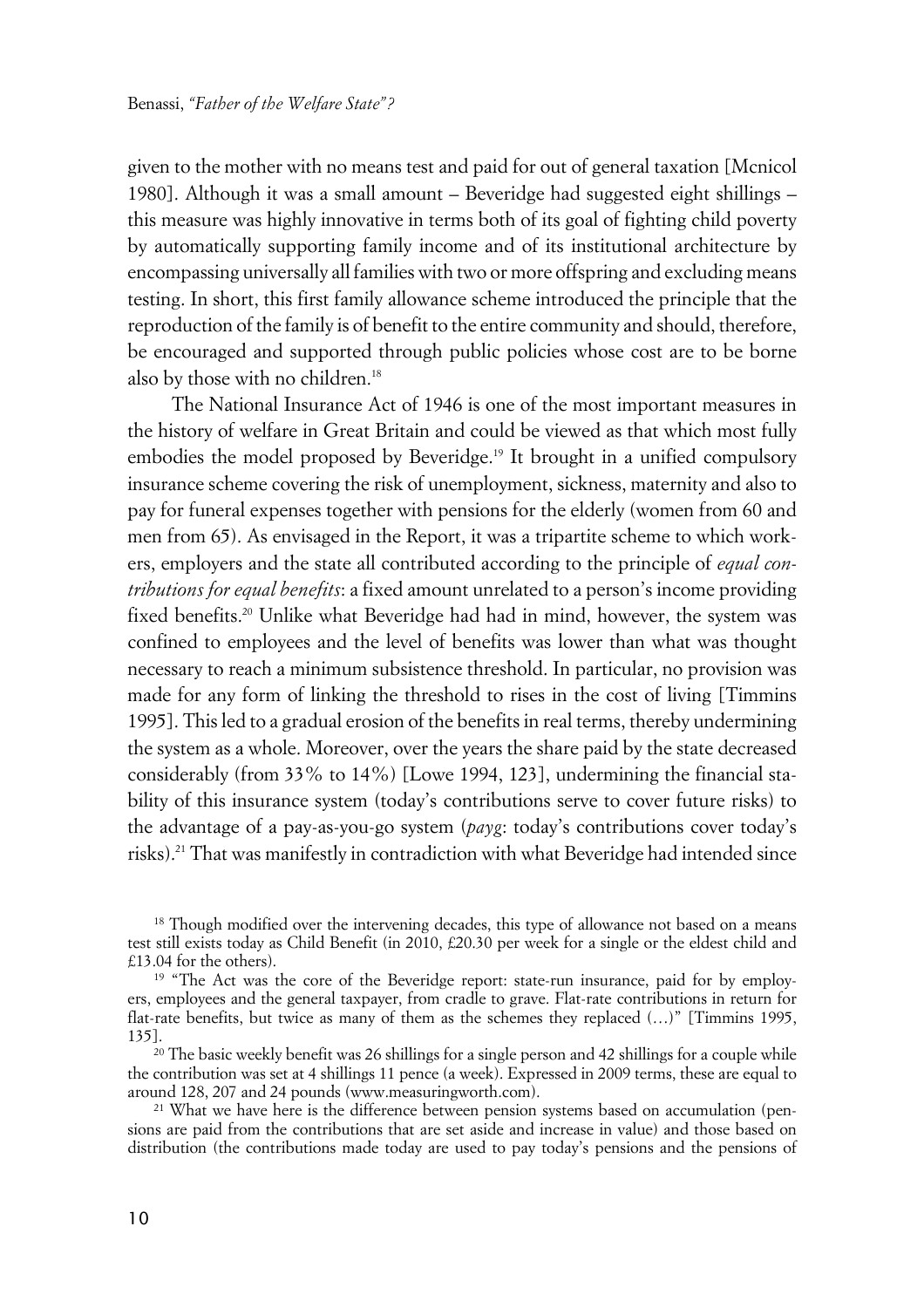the way the insurance scheme worked was also supposed to make those insured more responsible whereas the *payg* system did not tie benefits strictly to contributions. In addition, the idea of fixed contributions and benefits was also abandoned [*ibidem*, 123]: in 1959 for pensions and in 1966 for other risks, in 1971 more generous benefits were to be provided for some categories of beneficiaries [*ibidem*, 143]. The limits of the insurance system actually put into place helped to maintain, or even expand, the system of assistance that, as we saw above, in Beveridge's vision should have played only a residual role. 1948 saw the passing of the National Assistance Act, which finally put an official end to the terrible assistance-cum-punishment setup of the 1834 Poor Law (in fact already widely disregarded in the preceding decades). So what was left was a means-tested approach, strongly opposed by Beveridge, though the principle of 'less eligibility' was very much toned down. The people who ended up turning to this system were those who for various reasons were unable to benefit from the social security system and those for whom the fixed-sum benefits were inadequate – the beneficiaries from National Assistance went up from 1.8 million in 1954 to 2 million in 1966 [*ibidem*, 144]. The area of welfare outside the insurance scheme and based on means testing remained one of the main pillars in the architecture of Britain's postwar welfare system, contrary to Beveridge's conception.

Implemented in 1946, the National Health Service was undoubtedly the most popular achievement with the British population and the most widely praised abroad [Lowe 1993, 163]. It was the first ever national general health service. The chief innovative features of the new system [Glennerster 2007, 53-54] were:

- central national administration;
- financing through general taxation;
- freedom to choose one's GP, whose services are free;
- GPs treated as self-employed professionals paid a fee for each patient;
- free admittance and treatment in hospitals, almost all state-run
- free medicine.

Such a generous framework generated a rapid rise in costs leading already in the 1950s to countermeasures involving ways to contain expenditure and requiring patients to pay contributions. In spite of this, there is no doubting that the NHS was an extraordinary innovation in the history of welfare and it has remained highly popular among the British population.

The welfare policies immediately adopted after the war drew to a large degree on Beveridge's recommendations even though, as seen above, the actual system im-

today's contributors are financed by future contributors). An introduction to the basic notions is in Immergut, Anderson, and Schulze [2007].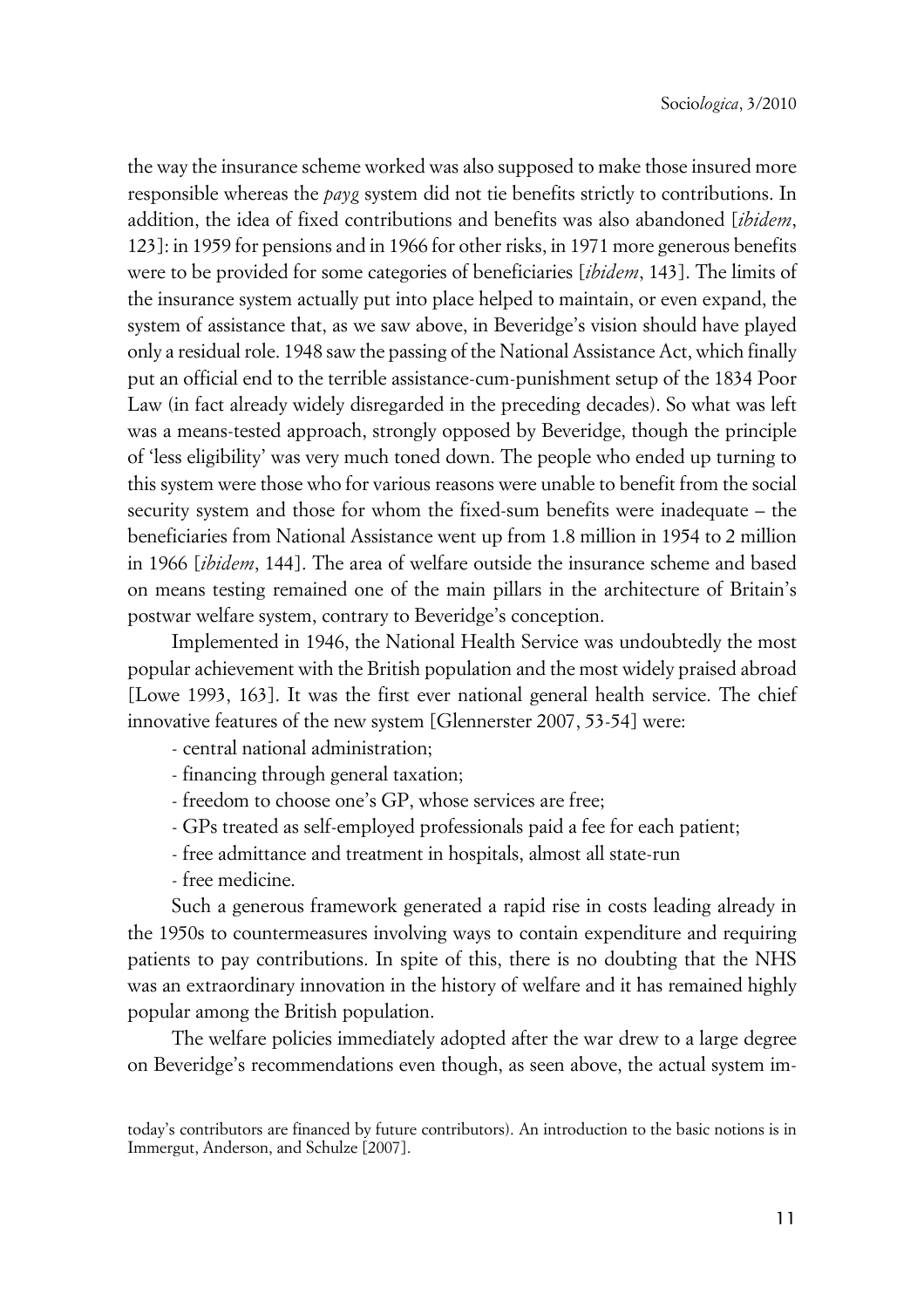plemented diverged from the model contained in the report. On one hand, in the political debate and discussion in the press at the time constant reference was made to the report being put into effect through the gradually introduced legislation. On the other hand, the specific content of the provisions was often far removed from what the report had recommended. In any case, it was already evident in the 1950s and 1960s that welfare in Great Britain had become more selective and structured than the simple and fully universalistic model proposed by Beveridge.<sup>22</sup> National insurance was never the only instrument used to root out poverty both because such a simplified system was not very feasible and due to several inconsistencies in its basic principles.<sup>23</sup> The principles defining the insurance framework are set out in section 17 of the Report: "the scheme embodies six fundamental principles: flat rate of subsistence benefit; flat rate of contribution; unification of administrative responsibility; adequacy of benefit; comprehensiveness and classification." Two of these principles – adequacy and unification of administrative responsibility – were never implemented. The first principle – flat rate of subsistence benefit - envisaged a sufficiently high level of benefits so as to guarantee an acceptable degree of subsistence, no time limit to their provision, and some form of indexation linking them to the cost of living or trend in wages. The abandonment of this principle weakened the capacity of the system to eradicate poverty: the real value of benefits gradually decreased since the nominal amounts were never increased. Besides, the principle of adequacy was in direct contradiction with the rigidity of the flat-rate cash benefit, for how could situations of need varying considerably at the individual or family level and according to the part of the country be coped with by the same fixed sum of money for everyone? Thus, through the postwar years the rigidity of the system was reduced by introducing earnings-related benefit, bringing it closer to the goal in the rest of Europe of maintaining the standard of living. The next step was to base National Insurance on a principle of relative rather than absolute poverty, contrary to what Beveridge had envisaged. The outcome was that not only was means testing not done away with, it even became more widely used from the 1960s on.

Beveridge was an intellectual tied to a vision of society that no longer existed after the immense trauma of the second world war. He had moulded his plan on the need to eliminate the absolute form of poverty that had afflicted the British popula-

<sup>&</sup>lt;sup>22</sup> This is what Glennerster concluded on this point: "the most important structural changes *were* adopted (...). Beveridge was rejected where his own scheme was a muddle or a deception" [Glennerster 2007, 39]. For the implementation of social legislation in Britain between 1944 and 1948, see the very critical account in Ashford [1986, 264-281].

<sup>&</sup>lt;sup>23</sup> These remarks on the lack of feasibility of the Beveridge model owe much to Lowe [1994] and Ashford [1986].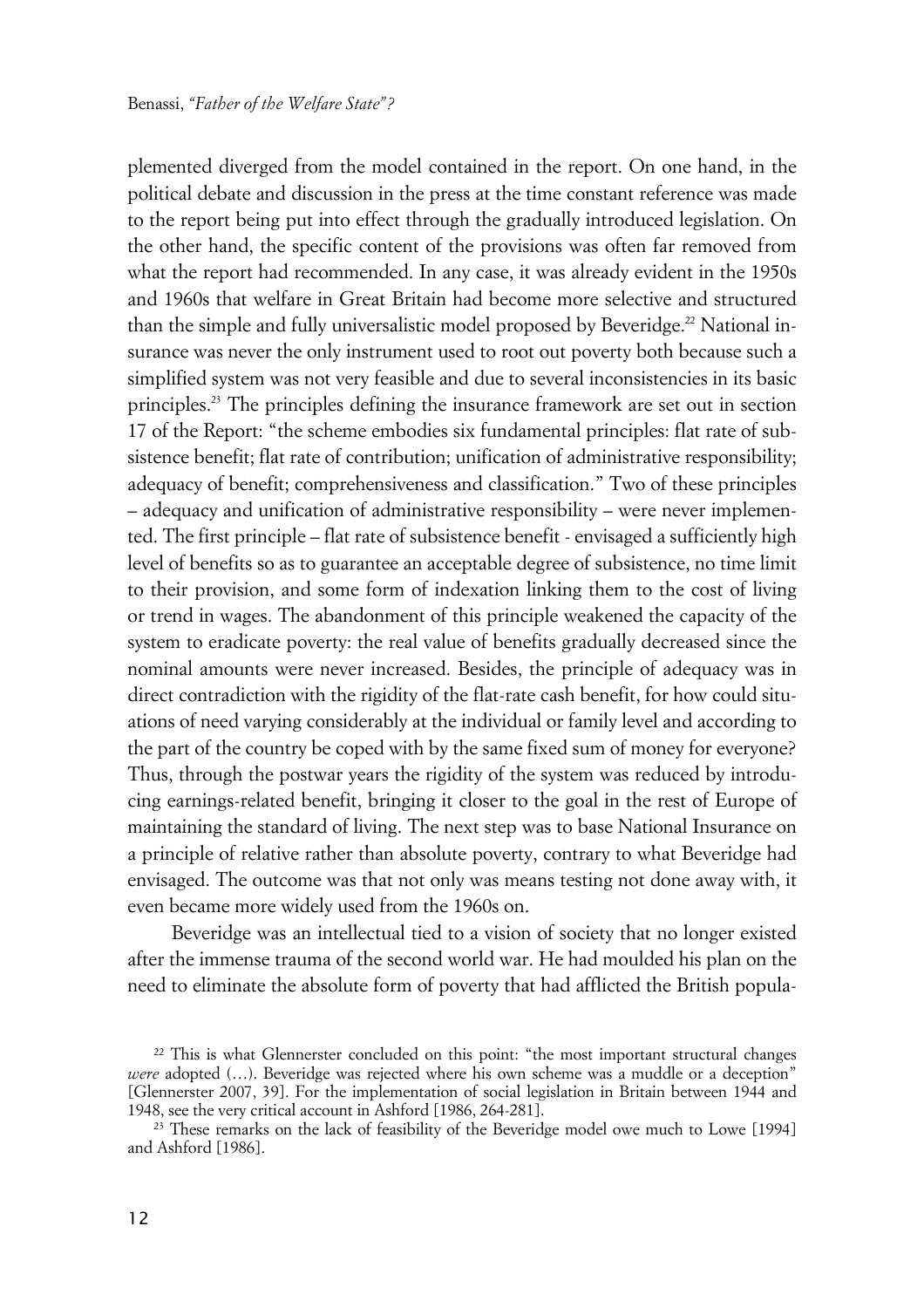tion for centuries; the state should guarantee everyone the minimum of a roof over their heads, enough food, health care and some kind of work. To go beyond that depended on a person's determination, sense of responsibility, initiative and individual ability and from the classical liberal perspective, the state should only intervene to remove the obstacles to individual and community initiative. In Great Britain as well as in the rest of Europe, the history of the welfare state in the 1950s and 1960s went in another direction. Thanks to the extraordinary economic growth in those decades, which greatly increased the amount of resources available, all western European countries developed an approach to welfare centred on the improvement of citizens' life conditions through the state's redistributive capacity. Instead of a minimum level of subsistence, the end to be achieved was a welfare society in which everyone was put in a position to improve their wellbeing. As opposed to a minimum welfare for the purpose of eliminating absolute poverty, a far more ambitious welfare was created with the objective of fighting inequalities brought about by the market economy.

To extol Beveridge as the "founding father" of the welfare state does not, therefore, fully match with what really happened or, at the least, the modern welfare state took on a concrete form that gradually moved away from his original conception. J. Harris summarises this aspect as follows: "there has been a continual drift away from 'Beveridgean' policies under successive Conservative and Labour governments since the late 1950s – in the form of graduation of insurance according to income, contracting-out into the private sector, and an ever-increasing emphasis on meanstested benefits (…). Thus in structure and function, if not in narrowness of scope and underlying philosophy, the social welfare system of the 1990s looks increasingly less like the Beveridgean system of the 1940s, increasingly more like the means-tested system that Beveridge's Plan was designed to replace" [Harris 1997, 491-492].

#### **Is Beveridge Still Useful for Welfare Reforms?**

As mentioned above, the development of the welfare system in Great Britain departed markedly from Beveridge's formula whereas in the rest of Europe alternative approaches were adopted from the very beginning, based on the condition of employment (the corporative-conservative model) or on the central position of the family (the southern European model). The Scandinavian countries were more determined in their ambition to achieve a universalist welfare, though with a much greater degree of redistribution than what Beveridge had wanted.<sup>24</sup> Yet Beveridge is still very

<sup>&</sup>lt;sup>24</sup> There exists a wide literature on welfare systems. Among the most important are Esping-Andersen [1990]; Ferrera [1996]; Kangas and Palme [2005]; Art and Gelissen [2002].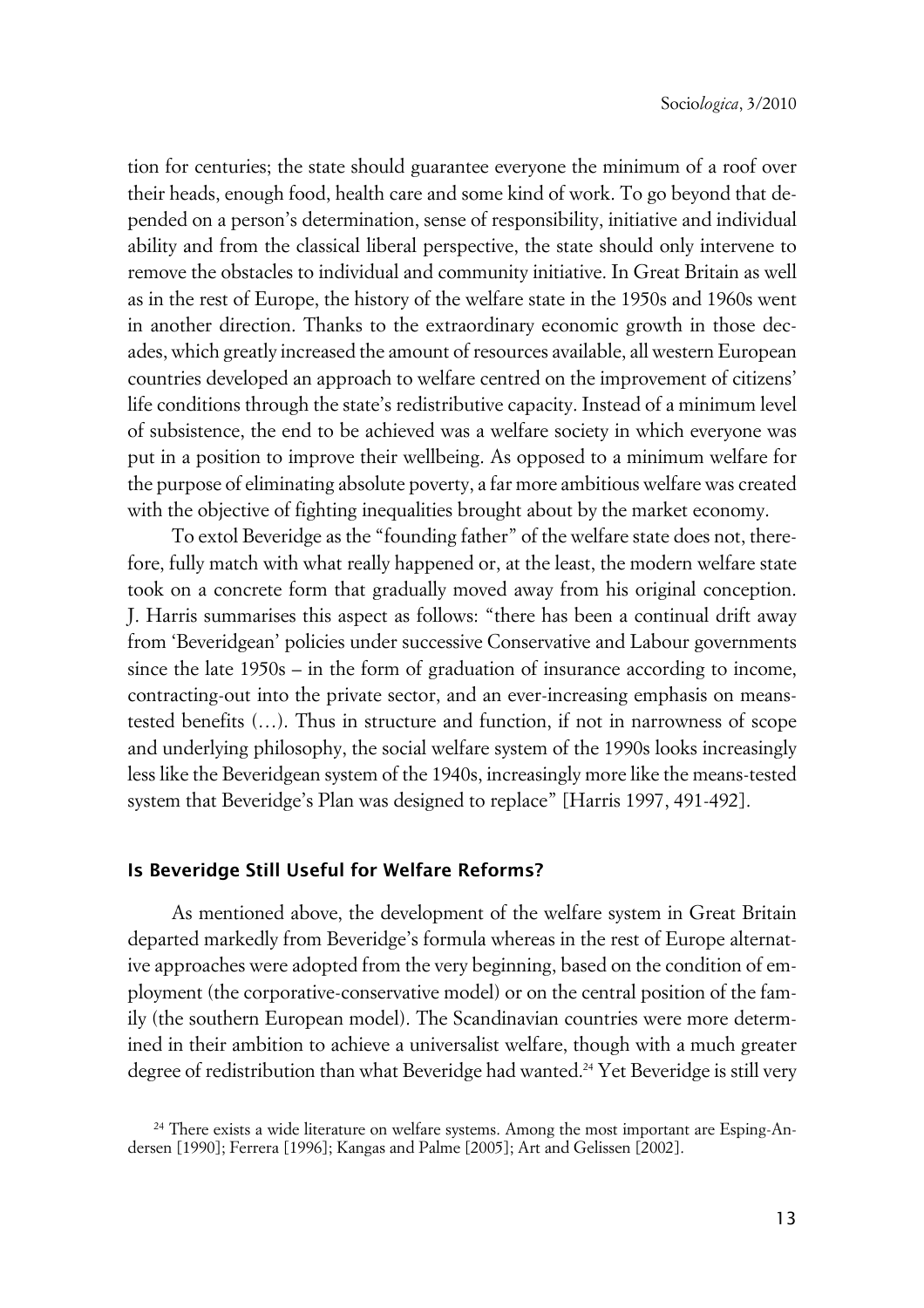often cited both in the specialist literature and in the debates on social policy reform, testifying to how much his 1942 plan is still compelling and relevant to today. In this section, we will look at some of the problematical aspects in contemporary welfare systems and see that it is possible to find interesting pointers in Beveridge's work.

The interest shown in Beveridge's work, then, is justified above all by his accurate pinpointing of some of the key features of social protection arrangements rather than by his proposals being entirely adopted and given concrete form. In short, he shows that it is possible to conceive of a system of social protection for all citizens that could eliminate poverty. Drawing on the extensive work of academics and the wide experience of professionals over the previous fifty years, Beveridge had detected the tensions implicit in any system of social protection and attempted to devise an institutional setup that could reduce any negative effects to a minimum. As a good liberal, he was first and foremost careful to avoid the risks associated with the restrictions on individual freedom that might arise from a system of state policies that is too extensive and pervasive in terms of expenditure and of areas of private life subject to regulation. He always had in mind the possibility that welfare policies can turn into forms of social control<sup>25</sup> and this is why he was totally against policies involving "assistance," that is based on a principle of automatic citizenship – the right to benefits depends unconditionally on need or belonging to a specific category – and not on a right connected with carrying out one's social duties. In the case of welfare intervention, there is always the possibility that relief is used to "normalise" behaviour that deviates from what is considered acceptable. British intellectuals in the first half of the twentieth century found very instructive the terrible experience of the punitive system of the poorhouses, and this is why Beveridge never ceased to insist on the importance of grounding the right to benefit on the duty of paying contributions. Only in this way can relief be withdrawn from its normative use intrinsic to social assistance benefits.

At the same time, however, Beveridge pays a great deal of attention to the possibility that welfare policies might cause dependency, especially in the form of the poverty trap: monetary benefit can generate distortions in incentives, also due to an inadequate institutional framework, and discourage the search for paid employment [Bowles, Durlauf, and Hoff 2006; Barrett, Carter, and Ikegami 2008]. In this way, policies against poverty may even help to keep people poor. Schemes to fight poverty cannot but be ambiguous. It is, firstly, manifest that too low income support will not enable poverty to be overcome and, secondly, if it is too generous it may hold people in a permanent state of need and make the transition to income independence very

<sup>25</sup> See, for example, the classic work of Piven and Cloward [1993].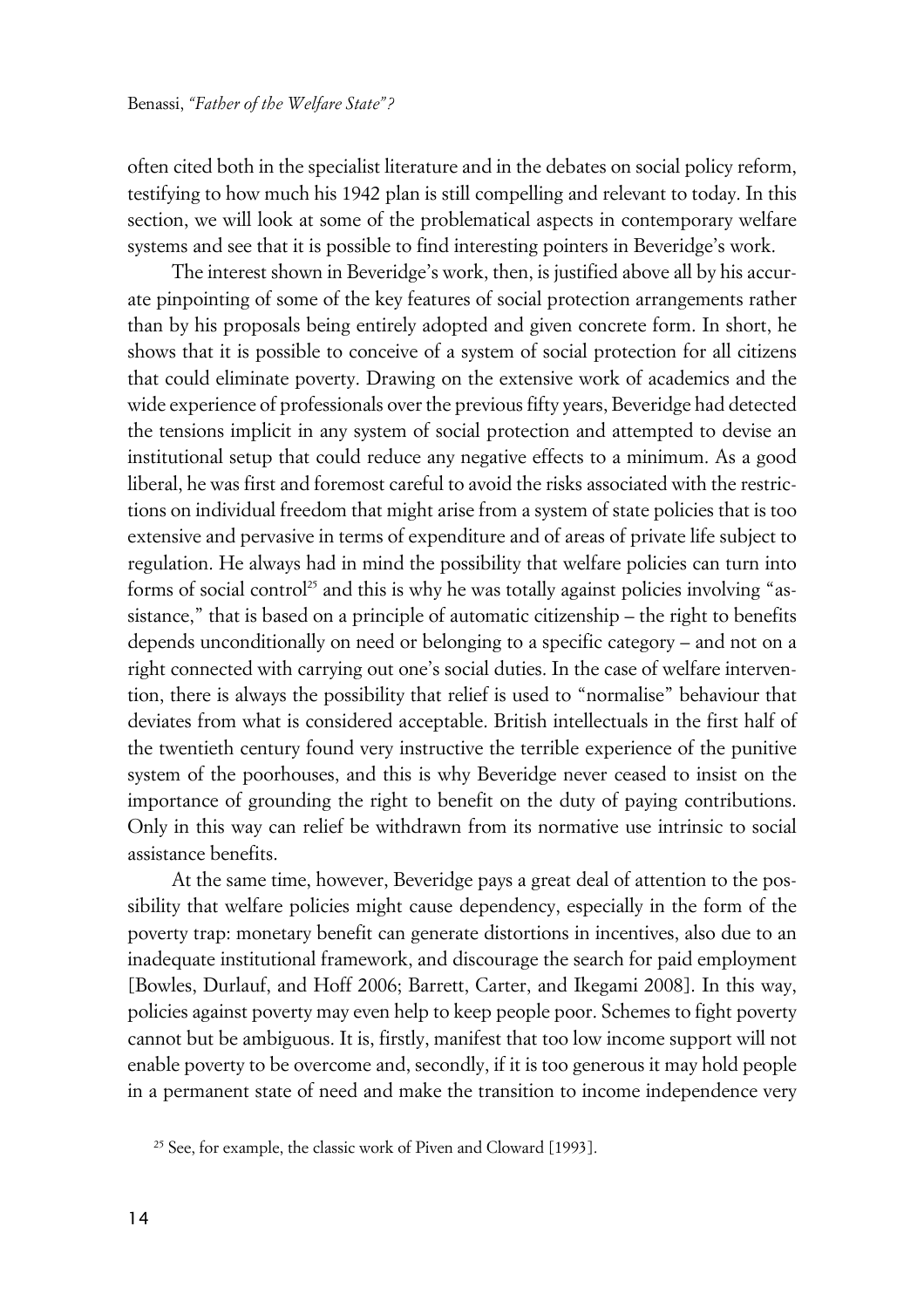"costly." This has repercussions on the financial stability of welfare and, in the final analysis, on the legitimacy of and support for such policies among the population as a whole. Beveridge tackles this problem at the root by maintaining that the right to benefit must originate from a previous contribution (social insurance), that the amount given must be subject to the less eligibility rule and unrelated to the beneficiary's previous income, and that the state must adopt policies to promote full employment. This set of preconditions would allow the growth in expenditure to be kept under control and provide a legitimate basis for state intervention as well as helping the beneficiary to escape from poverty.

By contrast, the development of social policies in Europe was characterised by very widespread means testing to the detriment of the universalist approach advocated by Beveridge. This method satisfied the requirement to optimize welfare spending in that ways of selecting beneficiaries were found based on available resources (income, wealth at individual and/or household level) so that spending could be concentrated on these subjects.<sup>26</sup> There are, however, various implications in means testing, some of which are negative. There is the substantial cost of procedures to ascertain what resources individuals actually have, the potential for benefits to be used to favour certain social groups out of political motives, the possibility of false positive and false negative cases during take-up procedures, and the implicit incentive to beneficiaries to act opportunistically or conceal what resources they possess. Beveridge was particularly concerned about the fact that benefits based on mean testing could reinforce two of the five huge obstacles to individual progress, namely squalor and idleness. The highly selective method of the New Poor Law of 1834 with its notorious workhouse test under the less eligibility condition, had the effect of turning poverty into a chronic condition and trapping the poor in idle misery without any hope. The modern version of this effect is the poverty trap. In many European countries attempts have been made to mitigate this effect, mainly by formulating benefit models that envisage ways to activate beneficiaries and procedures for gradually reducing monetary relief. <sup>27</sup> The fact remains, however, that a means-tested approach to poverty unavoidably triggers a process whereby the structure and administration of benefits becomes more complex. This is because, apart from the massive social and administrative work involved in selecting beneficiaries, it becomes indispensable to specify precisely the countless circumstances to be taken into account when assessing individual or family situations (type and amount of income, possessions, any

<sup>&</sup>lt;sup>26</sup> For a discussion of these aspects involved in using means- or income-testing, see among others Atkinson [1995, part III]; Barr [2004, chapter 10].

<sup>27</sup> See, for example, Van Berkel and Møller [2002]; Lødemel and Trickey [2001].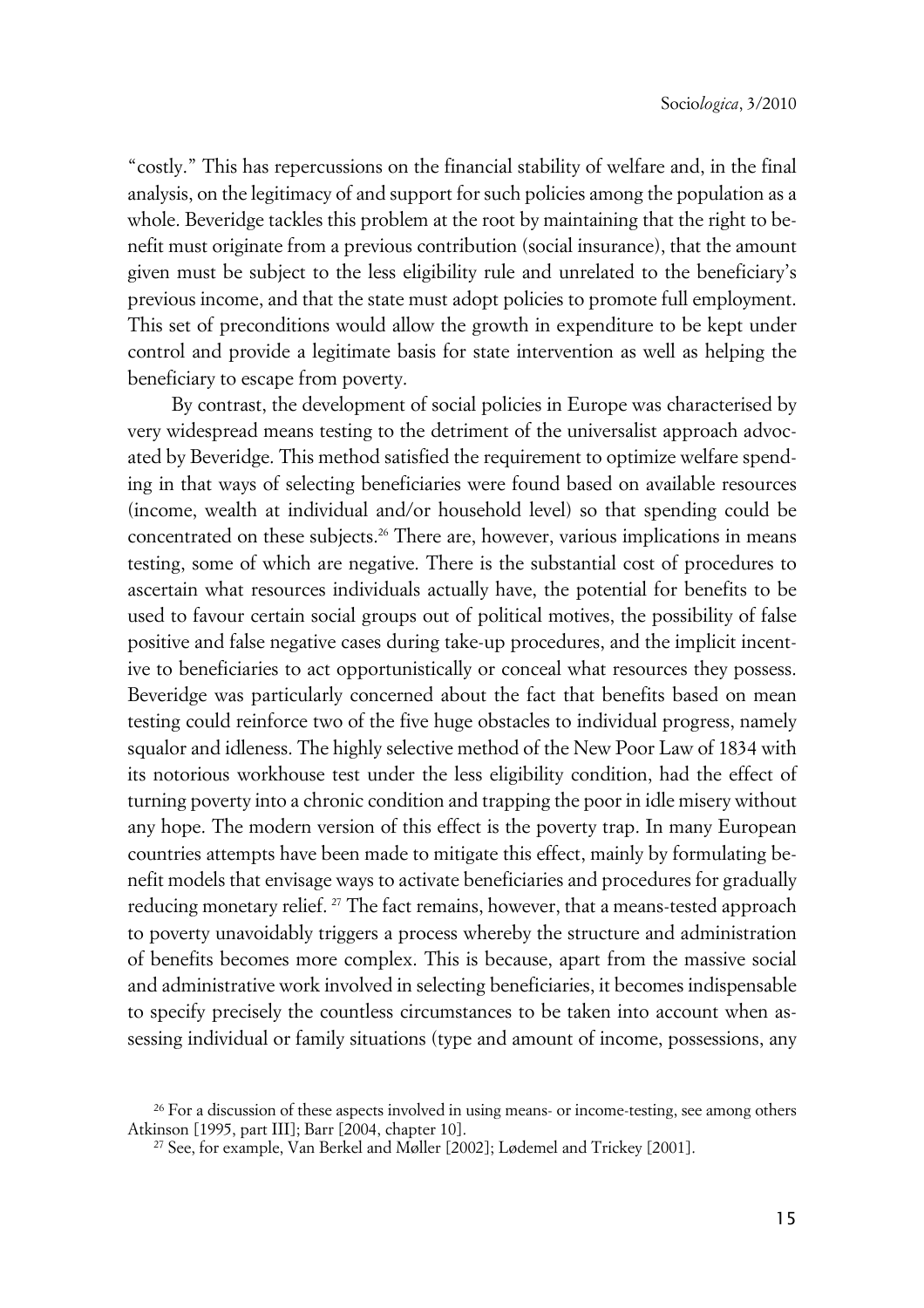dependent family members, state of health, occupational skills, etc.) and to calculate the amount of benefit to be granted.

This increasing complexity in the system of social protection is in sharp contrast with the "simplified universalism" called for in the Beveridge Plan, in which the need to devise a comprehensive and unified scheme is insisted on. By comprehensive is meant that "it should not leave either to national assistance or to voluntary insurance any risk so general or so uniform that social insurance can be justified" [Beveridge 1942, §308]. In other words, and applying Beveridge's conception to the present day, a system is comprehensive that makes a fixed set of benefits available to all citizens with no distinction of status, income or condition of need, but only if they are eligible through having contributed to the system's financing. In this case, universalism has a specific meaning, which is the inclusion of all citizens in the measures of social protection both by funding them and enjoying the benefits. The idea of citizenship that Beveridge has in mind is particularly complex and is in fact an attempt to fuse two alternative conceptions. The first, of liberal inspiration, asserts that citizenship "is a *status* which is not fundamentally altered by virtue, or lack of it, of the individual citizen and irrespective of whether the individual citizen is making a recognised contribution to society" [Plant 2003, 154]. Welfare rights are here grounded in simply belonging to the political community and they are granted to all (universalism); unconditional basic income is the most typical solution adopted by this idea of citizenship. The second notion, by contrast, "places much less emphasis on rights and focuses instead upon *obligation*, *virtue* and *contribution* (…). (Citizenship) is an *achievement* rather than a *status*" [*ibidem*, 155]. The idea in this case is that citizenship rights derive from the contribution that each person makes to society through work (or other forms of social activity). This latter conception is clearly more typical of the Bismarckian tradition in continental Europe and found its optimal solution in the use of insurance. As already stated, Beveridge was drawn to combining the two conceptions [Lowe 1994, 129], espousing at the same time the contributive nature of citizenship rights and the universalistic vocation of welfare, which is what he means when he advocates the principle of comprehensiveness.

The evolution of the frameworks for social policies in all European countries has however followed a different path to that laid out by Beveridge. First of all, there was already in the 1950s and 1960s a wide diversification of benefits everywhere. More recently, a further fragmentation of social policies along territorial lines has set in; this is what is known in the literature as *rescaling* [Kazepov 2008; Kazepov 2010]. Almost all over Europe, we have seen a shift in the responsibility for planning, administering and providing welfare benefits from central government to local political bodies, and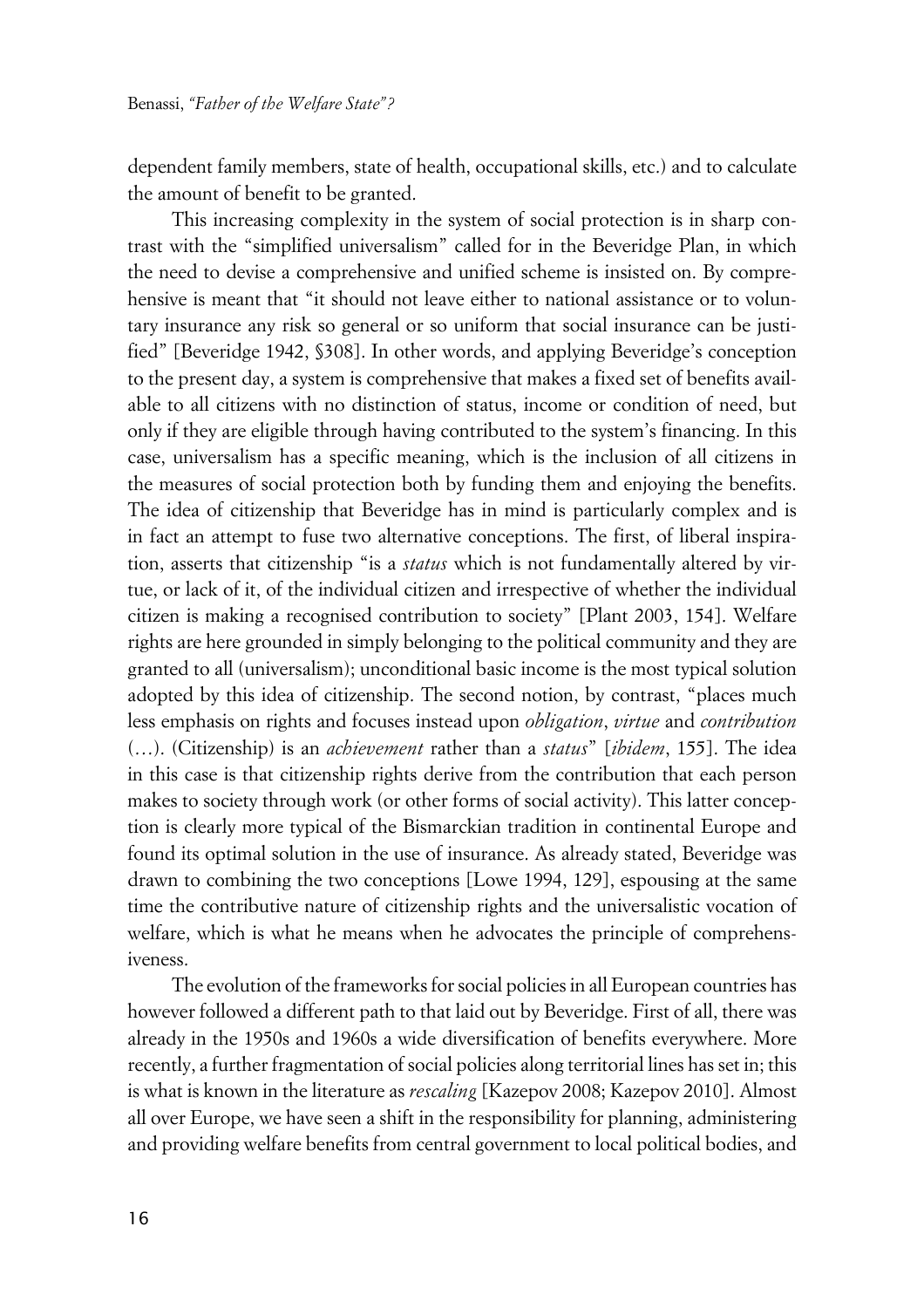this has often favoured the involvement of third sector organisations and voluntary associations in the production of welfare goods.28 This shift in the responsibility for welfare towards the periphery and outside of the state sphere is justified on such grounds as the greater capacity of institutions closer to citizens to understand the demand for social protection, a growing fragmentation of social risks, the less bureaucratic dispensation of assistance guaranteed by non-profit organisations, a more effective use of expenditure and voters finding it easier to judge value for money. Here is not the place to assess this shift in social policies [see for instance Kazepov 2010] but to point out the impact on their consistency and, in the final analysis, on the quality of the social rights that are enforced. What is at stake is that allowing the perimeter of welfare policies to vary between territorial areas within the same national political system necessarily entails that the same situations will in some respects be treated differently. It would otherwise be impossible to understand the utility and necessity of engaging in a process of rescaling, which thus leads to proliferation of welfare setups in the same country. The proliferation applies not only to the range of benefits provided and the amount of resources made available, but also to the criteria for selecting beneficiaries. And this, in the end, creates evident problems with regard to equality between regions and provinces and, in the final analysis, between welfare recipients. It is likely that the same situations will be treated differently for the sole reason that, though within the same country, subjects live in different areas, which seriously unhinges the link between taxpayers on one side and recipients of welfare benefits on the other.

This evolution in social policies can have a negative impact on the stability and effectiveness of individual rights and it may further weaken social rights already under threat on other fronts (the family, labour market, minority rights, etc.). Beveridge, in contrast, had reiterated the need for welfare policies to be simple and comprehensive precisely in order to make more visible the nexus between funding and expenditure by basing the right to social protection on belonging to the national community. The risk being run in many countries today is that the growing uncertainty of the regulatory and redistributive mechanisms of welfare state institutions could undermine the legitimacy of and backing for the very idea of welfare policy or, at the very least, that groups of welfare recipients will fight among themselves for available welfare resources, in total disregard of any universal political principle of countering social risks. Still today, therefore, it is useful to read Beveridge again.

<sup>&</sup>lt;sup>28</sup> This is, for example, what lies behind the "Big Society" project announced by the British prime minister David Cameron (see for instance The Guardian 19.7.2010), but which has already existed for some time elsewhere (Italy, Spain, Germany and others).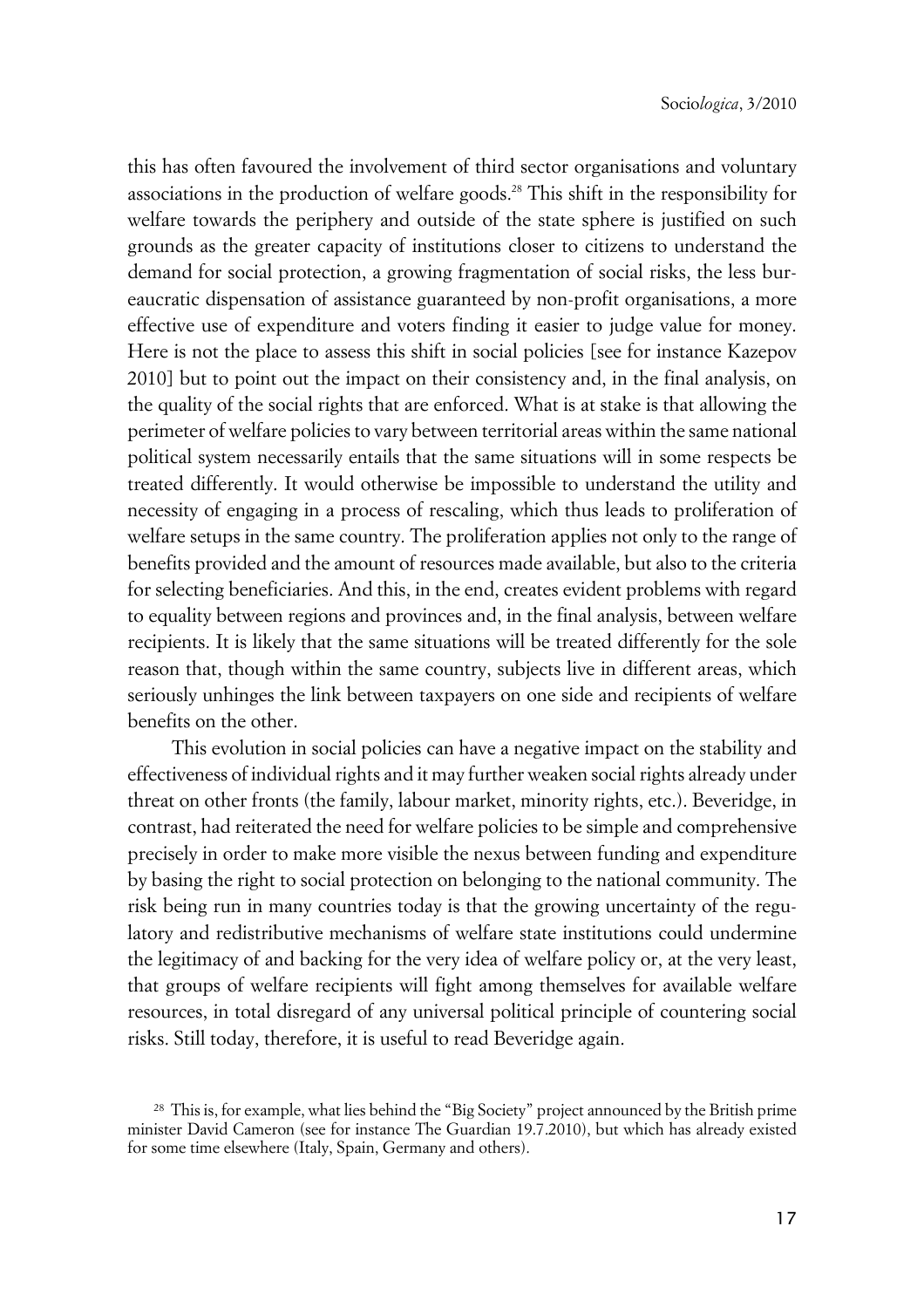### **References**

#### Abel-Smith, B.

- 1994 "The Beveridge Report: Its Origins and Outcomes." Pp. 10-22 in *Beveridge and Social Secutiery. An International Retrospective*, edited by J. Hills, J. Ditch and H. Glennerster. Oxford: Clarendon Press.
- Art, W., and Gelissen J.
- 2002 "Three worlds of welfare capitalism or more? A state-of-the-art report." *Journal of European Social Policy* 12: 137-158.

#### Ashford, D.

1986 *The Emergence of the Welfare State.* Oxford: Blackwell.

#### Atkinson, A.

1995 *Incomes and the Welfare State. Essays on Britain and Europe.* Cambridge: Cambridge University Press.

#### Barr, N.

- 2004 *Economics of the Welfare State.* Oxford: Oxford University Press.
- Barrett, C.B., Carter, M.R., and Ikegami, M.
- 2008 *Poverty Traps and Social Protection.* The World Bank, Social Protection Discussion Paper, n. 0804
- Benassi, D.
- 2010 "William Beveridge e il Piano del 1942: alle origini del welfare state", in W. Beveridge, *Alle origini del welfare state. Il rapporto su assicurazioni sociali e servizi assistenziali.* Milano: Angeli.

Beveridge, W.

- 1942 *Social Insurance and Allied Services. Report by Sir William Beveridge*. Published by his Majesty's Stationery Office, London.
- Bonoli, G.
- 1997 "Classifying Welfare States: a Two-dimension Approach." *Journal of Social Policy* 26: 351-372.
- Bowles, S., Durlauf, S.N., and Hoff, K.
- 2006 *Poverty Traps*. Princeton: Princeton University Press.

Dahrendorf, R.

- 1995 *LSE. A History of the London School of Economics and Political Science. 1895-1995*. Oxford: Oxford University Press.
- Esping-Andersen, G.
- 1990 *The Three Worlds of Welfare Capitalism*. Cambridge: Polity Press.

Ferrera, M.

- 1993 *Modelli di solidarietà. Politica e riforme sociali nelle democrazie*. Bologna: Il Mulino.
- 1996 "The 'Southern Model' of Welfare in Social Europe." *Journal of European Social Policies* 6: 17-37.

Glennerster, H.

2007 *British Social Policy since 1945*. Oxford: Blackwell.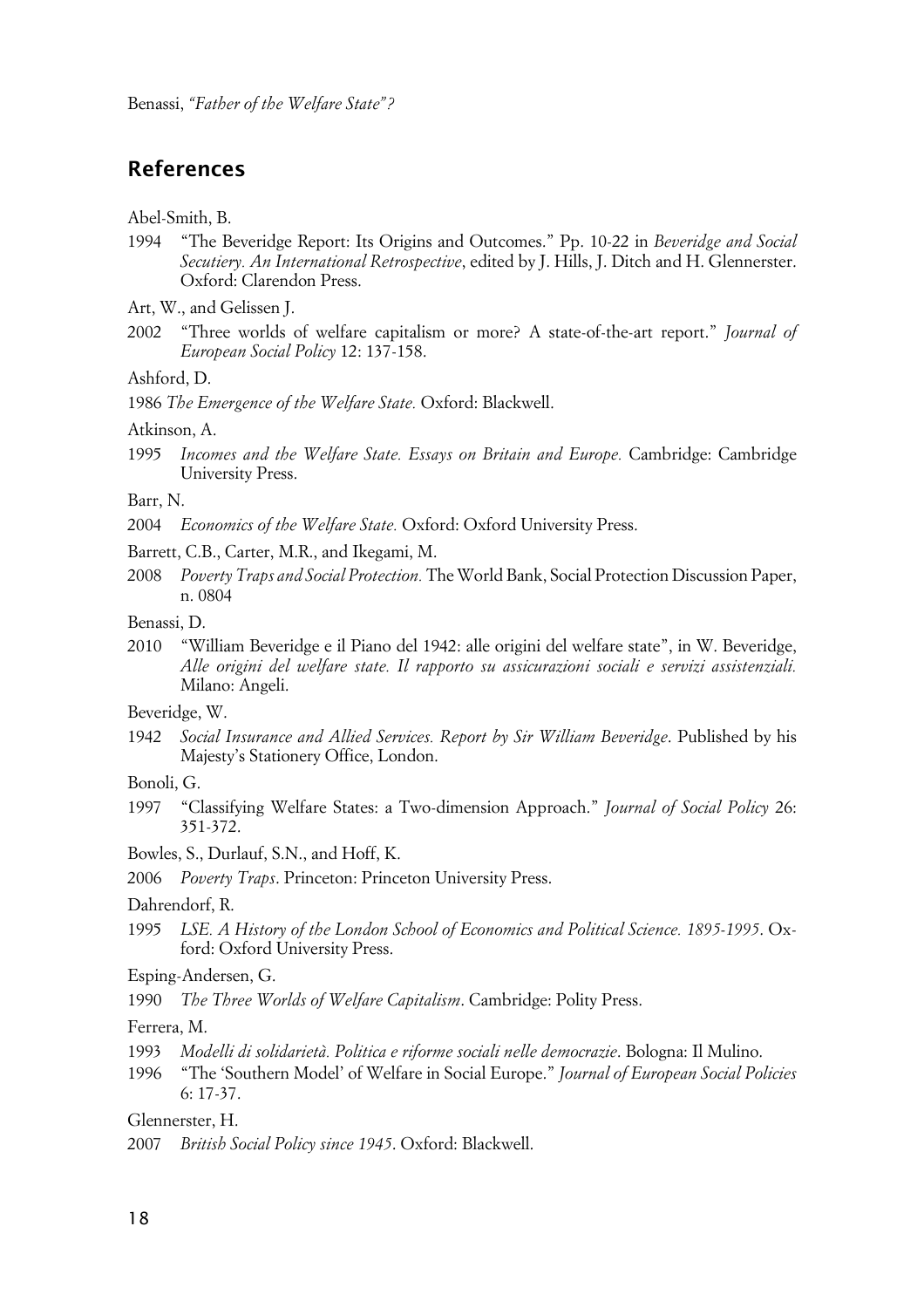Harris, J.

- 1994 "Beveridge's Social and Political Thought." Pp. 23-36 in *Beveridge and Social Secutiery. An International Retrospective*, edited by J. Hills, J. Ditch and H. Glennerster. Oxford: Clarendon Press.
- 1997 *William Beveridge. A Biography.* Oxford: Oxford University Press.
- Hills, J., Ditch, J., and Glennerster, H. (eds.)
- 1994 *Beveridge and Social Secutiery. An International Retrospective*. Oxford: Clarendon Press.

Hill, M.

- 1990 *Social Policy in a Comparative Perspective*, London: Harvester Wheatsheaf.
- Immergut, E.M., Anderson, K.M., and Schulze, I. (eds.)
- 2007 *Handbook of West European Pension Politics*. Oxford: Oxford University Press.
- Kangas, O., and Palme, J. (eds.)
- 2005 *Social Policy and Economic Development in the Nordic Countries.* Basingstoke: Palgrave Macmillan.

Kazepov, Y.

- 2008 "The Subsidiarization of Social Policies: Actors, Processes and Impacts." *European Societies* 10: 247-273.
- 2010 *Rescaling Social Policies: Towards Multilevel Governance in Europe*. Farnham: Ashgate.
- Lis, C. and Soly, H.
- 1979 *Poverty and Capitalism in Pre-Industrial Europe.* Humanities Press, Atlantic Highlands, N.J.
- Lødemel, I. and Trickey, H. (eds.)
- 2001 *"An Offer You Can't Refuse". Workfare in International Perspective*. Bristol: Policy Press.

Lowe, R.

- 1993 *The Welfare State in Britain since 1945*, London: Macmillan.
- 1994 "A Prophet Dishonoured in his Own Country? The Rejection of Beveridge in Britain 1945-1970." Pp. 118-133 in *Beveridge and Social Secutiery. An International Retrospective*, edited by J. Hills, J. Ditch and H. Glennerster. Oxford: Clarendon Press.

Macnicol, J.

1980 *The Movement for Family Allowances 1918-1945.* London: Heinemann Educational Books.

Marshall, T.H.

1950 *Citizenship and social Class*. Cambridge: Cambridge University Press.

Minsky, H.P.

2008 *John Maynard Keynes.* New York: McGrow-Hill.

Piven, F.F., and Cloward, R.

1993 *Regulating the Poor: The Functions of Public Welfare.* New York: Vintage.

Plant, R.

2003 "Citizenship and Social Security." *Fiscal Studies* 24: 153-166.

Timmins, N.

1995 *The Five Giants. A Biography of the Welfare State*. London: Harper Collins.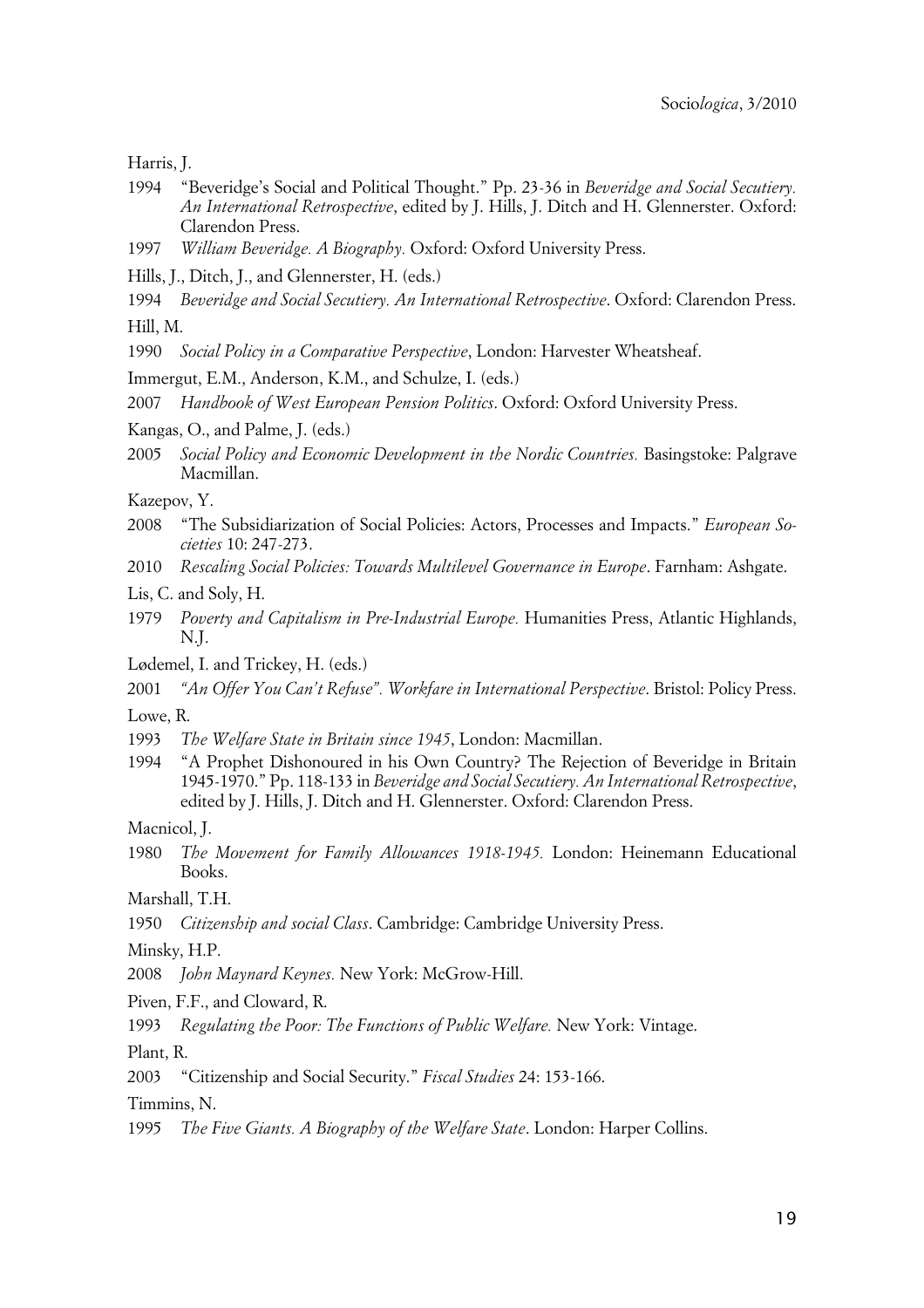Benassi, *"Father of the Welfare State"?*

Tittmuss, R.

1963 *Essays on the Welfare State.* London: Allen & Unwin.

Van Berkel, R. and Hornemann Møller, I.(eds.)

2002 *Active Social Policies in the EU. Inclusion through Participation?* Bristol, Policy Press.

Veit-Wilson, J.

1994 "Condemned to Deprivation? Beveridge's Responsibility for the Invisibility of Poverty." Pp. 97-117 in *Beveridge and Social Secutiery. An International Retrospective*, edited by J. Hills, J. Ditch and H. Glennerster. Oxford: Clarendon Press.